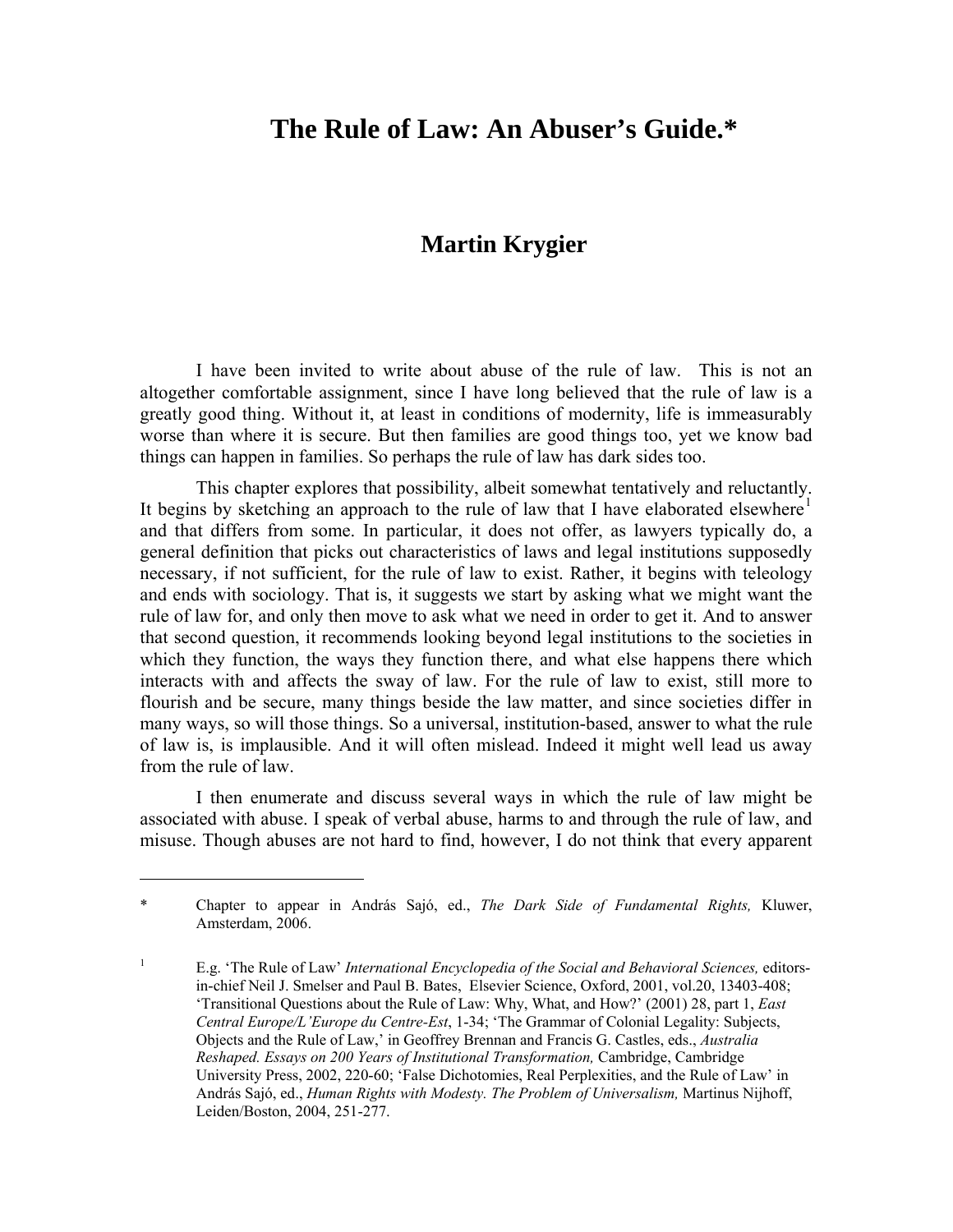abuse of the rule of law is rightly so called. Though named in the offence, it is often not involved in it, either as accomplice or as victim. On the other hand, there are many cases where it figures as one, the other, or both. In the course of discussion, I have something to say about what the rule of law requires to be well used, as well as what constitutes abuse of it. I also seek to dispel some misconceptions about what it is, what it depends upon and what violates it. In other terms, and in terms of my invitation, not all abuse of the rule of law shows *its* dark side. Other things are going on. But there are dark sides also, and I will discuss some of them.

#### **1. Ends and institutions.**

It would, of course, be satisfying if we could all agree what we are talking about, when our subject is the rule of law. This, however, is unlikely to happen. The meaning of the concept is so contested that any definition will be stipulative.

There is no shortage of stipulations. One of the most famous and, in the common law world, most influential was that of the English jurist, Albert Venn Dicey. He was responsible for popularising the phrase, and he took care to specify its elements. According to Dicey, the rule of law had three components:

- 1. 'no man is punishable ...except for a distinct breach of law established in the ordinary legal manner before the ordinary courts of the land In this sense the rule of law is contrasted with every system of government based on the exercise by persons in authority of wide, arbitrary, or discretionary powers of constraint.<sup>'[2](#page-1-0)</sup>
- 2. 'here every man, whatever be his rank or condition, is subject to the ordinary law of the realm and amenable to the jurisdiction of the ordinary tribunals.<sup>[3](#page-1-1)</sup>
- 3. 'the general principles of the constitution ... are with us the result of judicial decisions determining the rights of provate persons in particular cases brought before the courts; whereas under many foreign constitutions the security (such as it is) given to the rights of individuals results, or appears to result, from the general principles of the constitution.'[4](#page-1-2)

This, the most influential definition of the rule of law in the common law world, is an amazing thing. Just think what it casts into the outer darkness:

- 1. The welfare state is out, because it gives discretion to administrators. This is something Dicey believed, and in that belief he was followed by Friedrich Hayek and others who objected to the welfare state, *inter alia,* for purportedly threatening the rule of law. We will return to this point.
- 2. France and the whole of the Continent are out because they have a separate scheme of administrative tribunals that deal with what they call *droit administratif.* So just dip your toe into the English Channel, and you're about to drown in a sea of unruliness.

<span id="page-1-0"></span> $\frac{1}{2}$ *Introduction to the Study of the Law of the Constitution,*  $10^{th}$  edition 1959 (first edition 1885), Macmillan, London, 188.<br> $\frac{1}{3}$   $\frac{1}{3}$ 

<span id="page-1-2"></span><span id="page-1-1"></span><sup>&</sup>lt;sup>3</sup> *Ibid.,* 193.

*Ibid,* 195-96.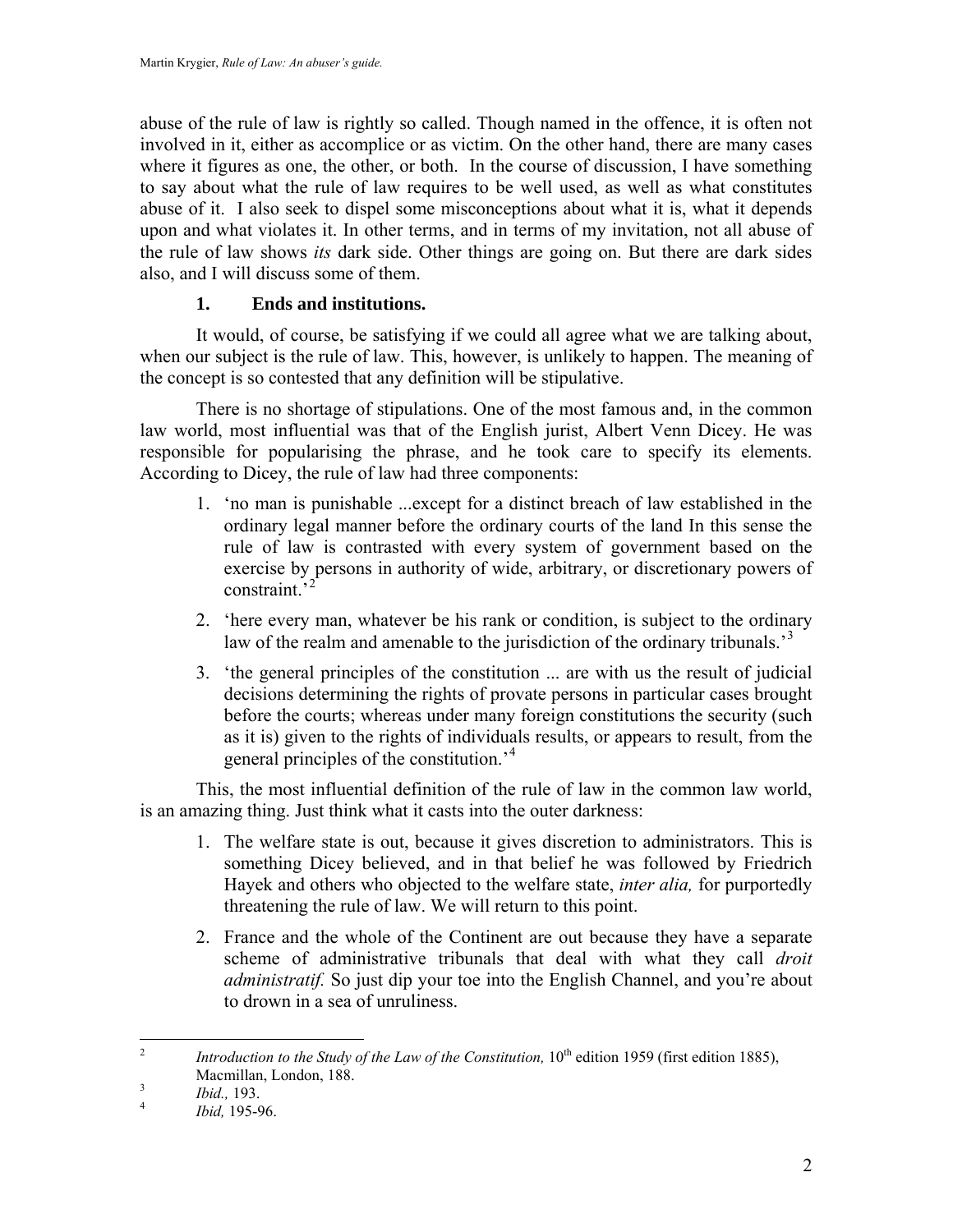3. Move to the Atlantic and you're also swamped, because Americans rely on their Constitution and Bill of Rights, not the common law, as the source of some of their fundamental legal rights.

Now a Frenchman or American might merely be bemused by their somewhat insular, and hardly unprecedented, disqualification. But if you were a Pole in 1989, or perhaps an Afghan or Iraqi today, struggling for the rule of law, this is very bad news indeed: it's not just that things are in fact hard, as everyone knows. It's as though you were barred not by mere hard facts but by ontology: your institutions are not English. Anyway it's too late because the time of the rule of law is past. Even were they to become perfectly American in their legal ways, which is likelier than English but not *very* likely, they'd still be in a very dicey situation, so to speak. No wonder that Judith Shklar somewhat heretically characterised Dicey's famous definition as an 'unfortunate outburst of Anglo-Saxon parochialism', from which the rule of law emerges 'both trivialized as the particular patrimony of one and only one national order, and formalized, by the insistence that only one set of inherited procedures and court practices could sustain it'.<sup>[5](#page-2-0)</sup>

But underlying and partially explaining its parochialism and formalism, there is a deeper difficulty with Dicey's definition. And this difficulty is shared with most definitions of the rule of law that one finds among lawyers and law reformers: it starts with particular institutional bits and pieces, characteristics of the way the law operates in a particular place, that you're supposed to find in a rule of law order. Many other accounts of the rule of law are even more specific than Dicey's, and mention the configurations of institutions, presence or absence of bills of rights, institutional measures to guarantee judicial independence, and particularly the formal characteristics of laws: clear, public, prospective, and so on.

I have tried to suggest another approach. The argument has been modified slightly along the way, but this, very briefly, is where it stands at the moment. To try to capture this elusive phenomenon by focussing on characteristics of laws and legal institutions is, I believe, to start in the wrong place and move in the wrong direction. Yet this is how many lawyers,<sup>[6](#page-2-1)</sup> and even more the many international and local legal advisers seeking to

<span id="page-2-0"></span> 5 'Political Theory and the Rule of Law', in *Political Theory and Political Thinkers,* Chicago, University of Chicago Press, 1998, 26.

<span id="page-2-1"></span>In an article I find otherwise extremely congenial, for it also commends an ends-oriented rather than institution-focused approach to understanding the rule of law, Rachel Kleinfeld Belton suggests that institutional approaches are favored predominantly by 'practitioners working to build the rule of law abroad'. The reason she gives is that '[f]ew modern rule-of-law reform practitioners sat down and enjoyed a disquisition on classical rule-of-law conceptions before taking up their jobs; their efforts were developed in the heat of battle, as authoritarianism was pushed back, Communism fell, and countries had immediate needs for functioning economies, governments, and societies. In response to these unprecedented demands, aid agencies and their hastily employed lawyers tried to get a handle on the massive new undertaking by breaking the concept down into the concrete institutions that needed reforming'. ('Competing Definitions of the Rule of Law. Implications for Practitioners', Carnegie Papers, Number 55, January 2005), 6. This seems a plausible account of the people to whom it refers, but Dicey was not one of them. Nor were the generations of lawyers influenced by him, nor those who begin as Lon Fuller did at a higher level of abstraction and with greater subtlety, with some account of the 'internal morality of law' as the key ingredient of the rule of law (see Fuller's *The Morality of Law,* Yale University Press, New Jersey, 1969). I suspect that the distinction maps that between non-lawyer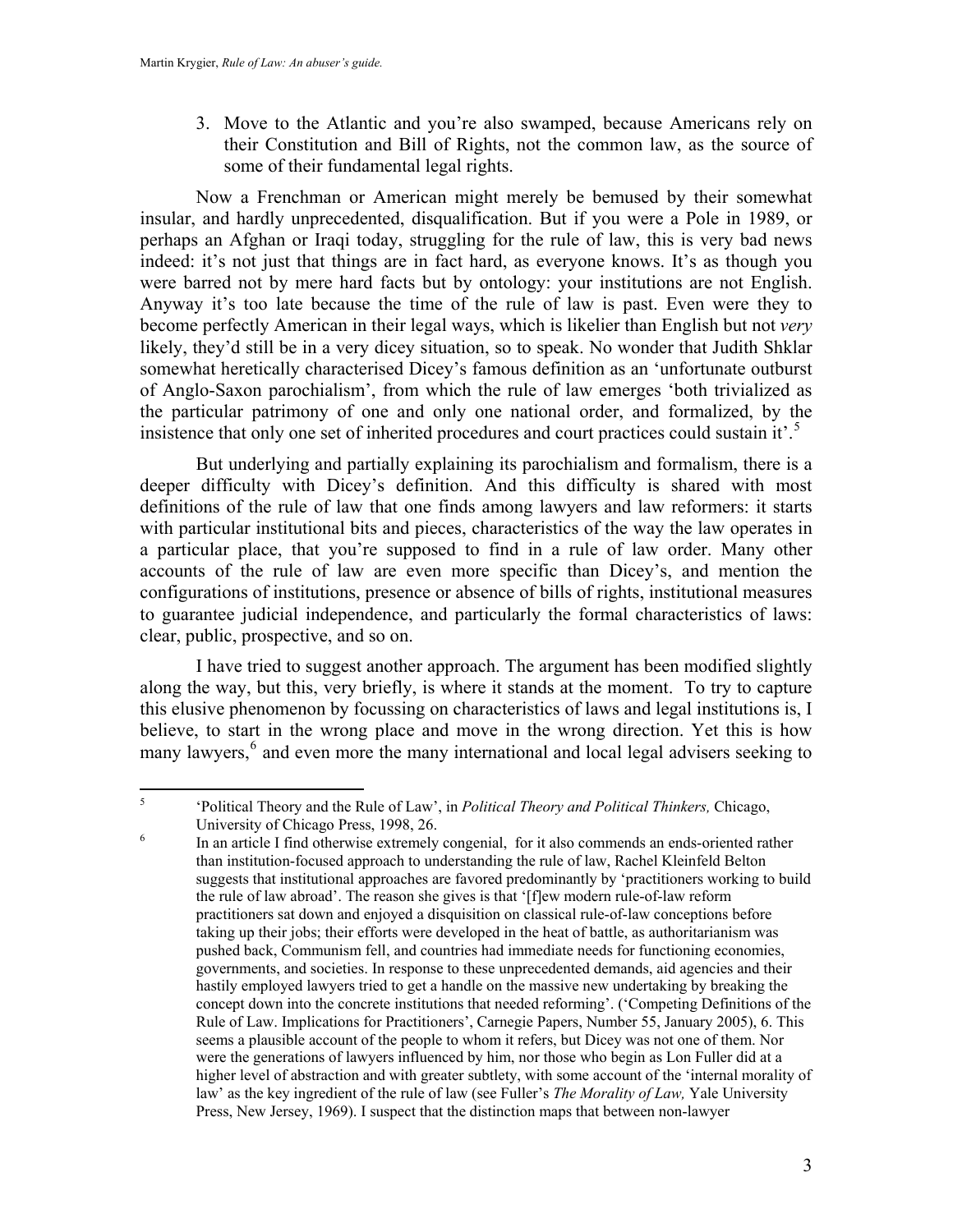'build' the rule of law, do start. Beginning with some profile of the specific attributes of rule of law forms of rules and institutions, however, we run the risk of mistaking contingent means for abiding ends. I would recommend that we start instead by asking: what's the *point* of the rule of law, what's the problem to which it's the supposed solution? And this is not just a semantic point. We get more deeply into why the rule of law might matter and what needs to be achieved for it to exist, if we come at it *teleologically*, by asking what it is for, by seeking in the first place to understand its animating values and purposes. Such values and purposes should *inform* institutional design, but they cannot universally or in detail, still less universally *and* in detail, determine its form. Consequently they might be, and in fact have been, pursued and achieved in a variety of ways.

So, rather than ask in the first instance what characteristics the rule of law as we know it has, and measure the world's legal orders in the light of their presence or absence, we do better to ask what the distinctive values are that underlie and justify the rule of law, and – if they commend themselves to us - then asking in different contexts, at different times: can these values be instantiated here or there, and if so, how can they be? The answers to those questions will inevitably vary, we will frequently be uncertain about them, and so they are unlikely to travel as far as the values that inform them, but that does not mean that those values are simple parochial prejudices.

In particular I propose the following three questions, asked in the following order, to get a handle on the rule of law, why it matters and how it might be abused. First, and before getting to institutional details as lawyers too often and too quickly do, we should ask: what's the point of it? Then, what conditions do institutions need to fulfil to help you make the point? Third, what particular institutional measures best fulfil these conditions, in particular circumstances, with particular institutions, cultures, histories, *etc.* in place?

Not only is it important to ask these questions, but so too to ask them in that order. In particular, to keep the first in mind, and return to it, whenever one is considering the second and third, for they only take on significance in the light of it. We can generalize most confidently at the first level, less so at the second, least so at the third. That is simply, as thinkers at least since  $Aquinas<sup>7</sup>$  $Aquinas<sup>7</sup>$  $Aquinas<sup>7</sup>$  have insisted, a fact about how one institutionalizes general values, by concretising them in various ways, in differing circumstances, within different communities, traditions, institutions, and so on. It is not a debunking of the rule of law as a value, and in particular not of its worth.

Starting at the top, then, the rule of law is commonly understood by contrast, and the contrast most often made is with arbitrary exercise of power. That, above all, is the evil that the rule of law is supposed to curb. The concept, though not always the specific verbal formulation, embodies ideals that have been central to political and constitutional

<span id="page-3-0"></span>

philosophers and lawyers (whether theorists or practitioners), with the first more concerned with ends and the second with means, as much as it does those who are not and those who are 'caught in the heat of battle'. It's just that there are more lawyers in that battle than philosophers, perhaps with good reason, but not necessarily in this case.

As to whom, see John Finnis, *Natural Law and Natural Rights,* Clarendon Press, Oxford, 1980, 284-89.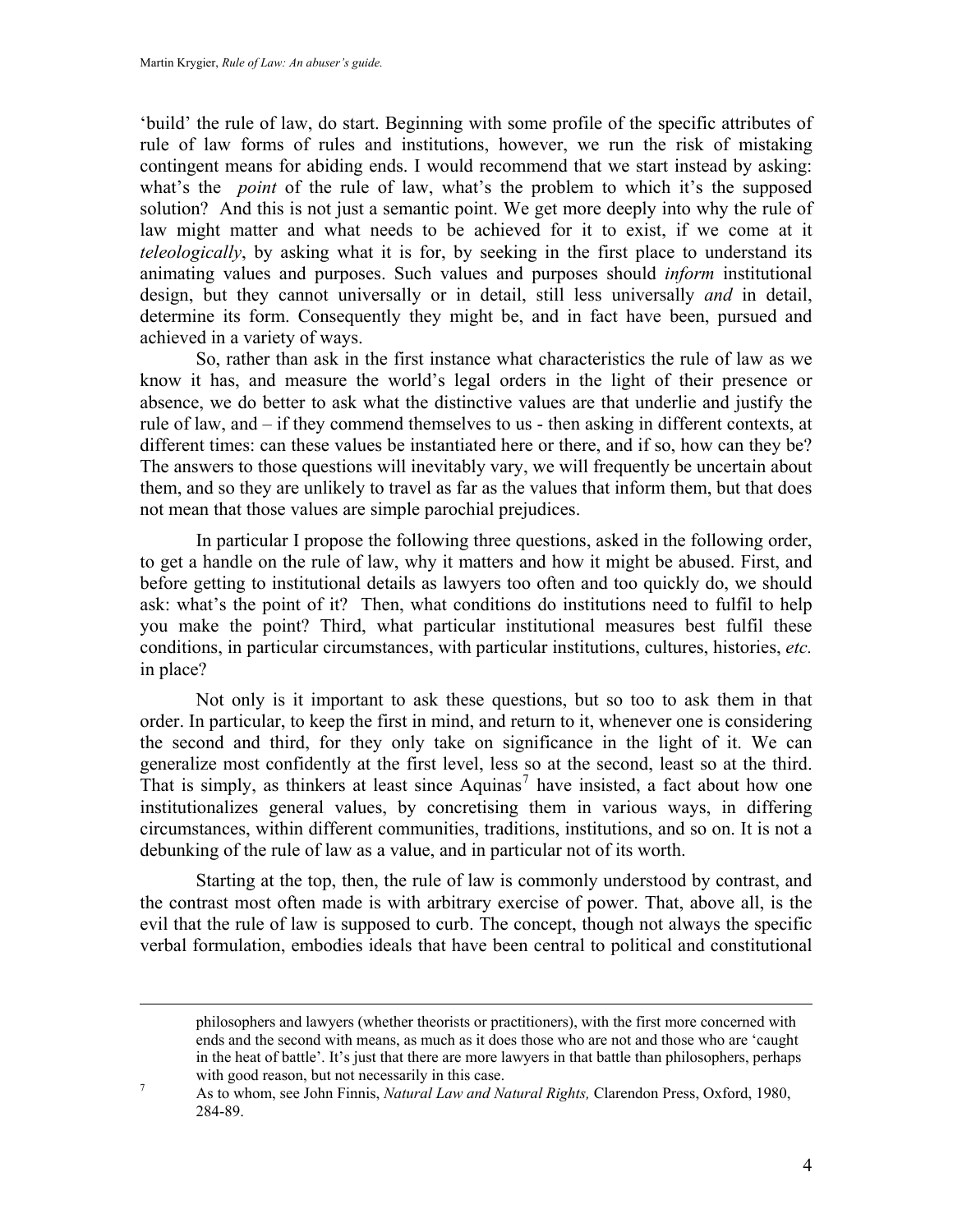discourse at least since Aristotle, who contrasted 'the rule of the law' with 'that of any individual'.

The implication is that we do well to institutionalise ways of curbing arbitrariness in the exercise of power, and the hope is that law can be among those ways, that it should contribute in salutary, some say indispensable, ways to channeling, constraining, disciplining and informing – not merely serving - the exercise of power, particularly public power. There are many other things law can do and does, but it is in serving these aims that it serves the rule of law.

Two reasons, richly elaborated in rule of law writings, for seeking to curb arbitrariness with the aid of law are the fear of oppression, and the uses of stable, reliable and mutually comprehensible cues for social orientation and co-ordination. The rule of law seeks to lessen reasonable fear, on the one hand, and facilitate fruitful interaction on the other. Hobbes and Locke combined to deal with the former, and Judith Shklar revisited it in enunciating her 'liberalism of fear.<sup>[8](#page-4-0)</sup> Smith and Hayek wrote about the latter, as the special predicament of a member of a 'civilized' society, who 'stands at all times in need of the co-operation and assistance of great multitudes, while his whole life is scarce sufficient to gain the friendship of a few persons.'[9](#page-4-1) What is needed is 'a basis for legitimate expectations',<sup>[10](#page-4-2)</sup> without which the 'co-operation and assistance of great multitudes' will necessarily be a more chancy affair.

I take these to be very general values that respond to general human needs. It is true, though, and insufficiently noticed in my earlier elaborations of these reasons, that they may well spawn differences among the more specific purposes that matter to partisans, eg, restraint on power in the case of fear, predictable exercise of power in the case of co-ordination. So even at the level of ends, there is room for considerable disagreement, $11$  though opposition to arbitrary exercise of power seems to me common to most plausible candidates.

That opposition leads naturally to a concern with institutions. Thinkers of a fearful disposition are reluctant to leave too much in matters of state to individuals' propensity for virtue, or other good traits. They believe that in public affairs, while we might (or might not) want to *encourage* individual virtue, for example, we would be unwise to *rely* upon it, and certainly to rely solely upon it. And those who are more concerned with ridding us of confusion than of fear, also have reason to look to

<span id="page-4-0"></span> 8 Cf Judith Shklar, 'The Liberalism of Fear, in Nancy L. Rosenblum, ed., *Liberalism and the Moral Life,* Harvard University Press, Cambridge Mass., 1984 and 'Political Theory and the Rule of Law', in Shklar, *Political Thought and Political Thinkers,* edited by Stanley Hoffmann, University of Chicago Press, Chicago, 1998,. I have tried to explore some implications of the liberalism of fear in 'Ethical Positivism and the Liberalism of Fear,' in Tom D. Campbell and Jeffrey Goldsworthy, eds., *Judicial Power, Democracy and Legal Positivism,* Dartmouth, Aldershot,  $1999, 59-86.$ 

<span id="page-4-1"></span>*An Inquiry into the Nature and Causes of the Wealth of Nations,* Liberty fund, Indianapolis, vol. I,

<span id="page-4-2"></span>Indianapolis, 1981, 26.<br>
John Rawls, *A Theory of Justice*, Harvard University Press, Cambridge, Mass., 1971, 238.<br>
One could go further here, but I won't in this article. I have recently been stimulated to think about

<span id="page-4-3"></span>the potential plurality of ends by two recent contributions: Brian Z. Tamanaha, *On the Rule of Law. History, Politics, Theory,* Cambridge, Cambridge University Press, 2004, and Rachel Kleinfeld Belton, *op. cit.*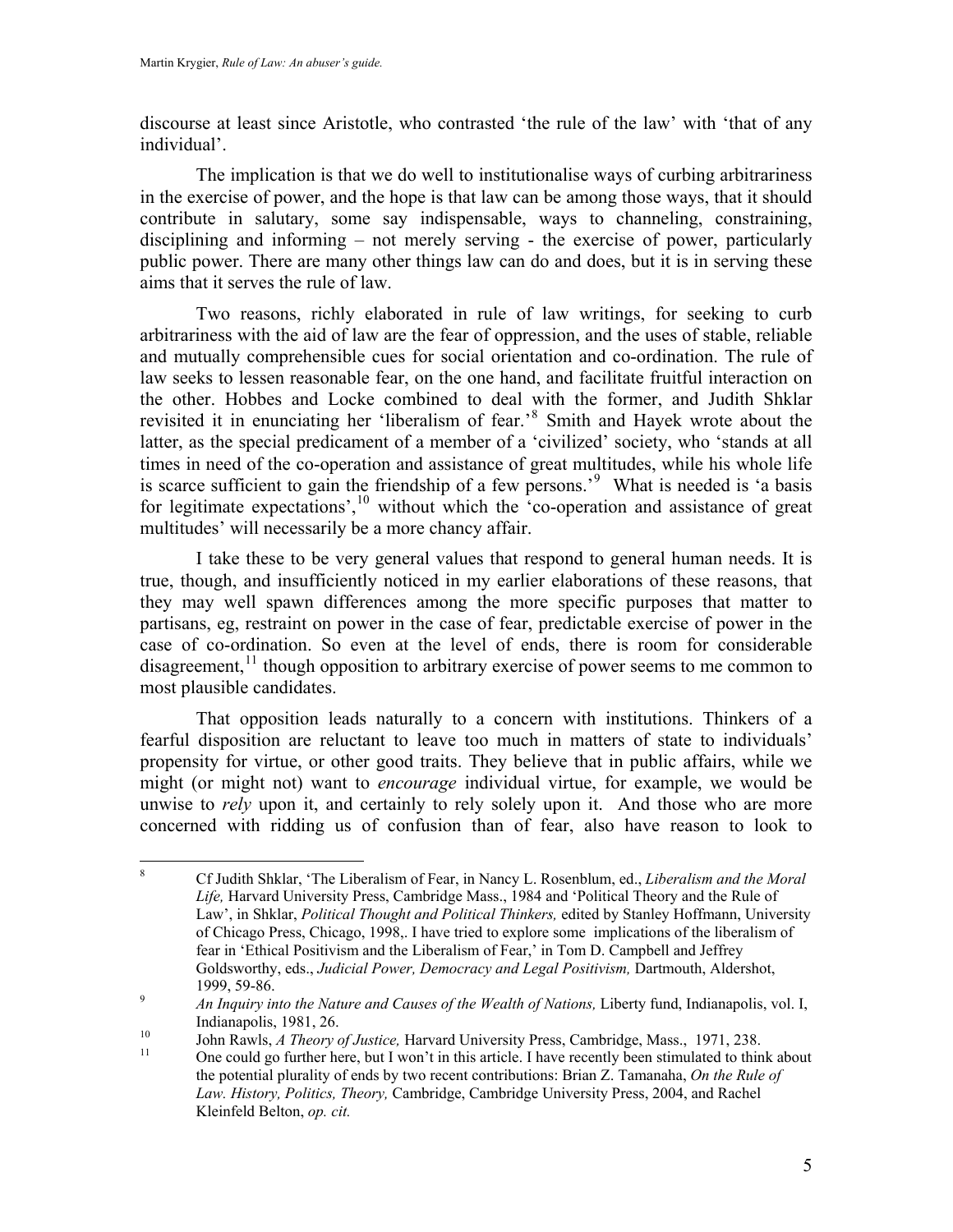institutions. In plural societies, stable and reliable *signals* and signals that are matters of common knowledge, are preconditions for foreseeability and coordination.

If institutions are to contribute to attainment of the purposes of the rule of law, and this is my second level, there are certain conditions they must fulfil, which can be stated with a fairly high degree of generality and which I have tried to sort out at some length elsewhere.<sup>[12](#page-5-0)</sup> Briefly, the institutions have to have sufficient *scope*; knowable and understandable *character; administration* coherent with the announced rules, but above all, they have to *count* as a source of restraint and a normative resource usable and used in social life. Not all law in all places counts in these ways. What it means for law to count is an extraordinarily complex matter, or range of matters. What contributes to making law count, or not count, in turn, will vary in different societies, within them, and at different times. And this is not simply because legal institutions vary, but because their effectiveness depends upon so many social, non-legal elements of social organization and practice, and they vary even more.

Thirdly then, we come to the place lawyers commonly start: what particular institutions, arrangements and practices best help in the fulfilment of such conditions? That is not at all obvious, and the answer will differ in different circumstances, where sources of arbitrariness differ, and social and institutional resources differ too. *A priori*  the ways might seem infinite, and certainly they are many, but in practice some can be ruled out pretty swiftly, and others less swiftly but with considerable confidence, since there has been a lot of serious thought and long experience in relation to these matters. Giving all power to a single ruler has been found not to be useful, and that is not all we have learnt. So the repertoire diminishes and takes on particular themes and insights, but it is parochial folly to imagine a specific *recipe* or ostensive definition coming out of this. This is not because there is nothing to know in this field, but because in different societies there are different things we need to know to complete the task.<sup>[13](#page-5-1)</sup>

Especially since, if one keeps the goals in mind, one might find that familiar institutions work differently in foreign parts, and foreigners have ways of achieving comparable ends with different means. Perhaps other than legal institutions can do what we have hoped the law might do. And even if you conclude that legal institutions of certain kinds are necessary to achieve such ends, they will never be sufficient. The institutions, to repeat, have to *count* in social life, and what makes law count, still more what makes it count as a restraint on arbitrary power, is one of the deepest mysteries of the rule of law, and it does not just depend on the law. For what ultimately matters is how the law affects those to whom it is *directed*, not how, or the particular forms in which, it is *sent*. We, lawyers especially, know a lot about the latter but much less than we imagine about the former. Yet how it affects them has something to do with *them,* not just *it,* and if no one is listening, or they prefer listening to other things, it doesn't matter too much what the law is saying. What we need, and what we don't have at any level that would combine generality and institutional specificity, is a political sociology of the rule of law. But only with that will we be able to say with any confidence, though still not in one-

<span id="page-5-0"></span> $12$ 12 I deal with these at some length in, particularly, 'Transitional Questions ...', 'The Grammar of Colonial Legality' and 'False Dichotomies ...'<br>Though, as Arthur Glass reminded me on reading this passage, there is a rabbinical saying of

<span id="page-5-1"></span>peculiar aptness here: 'it is not for you to complete the task, but nor are you free to desist from it.'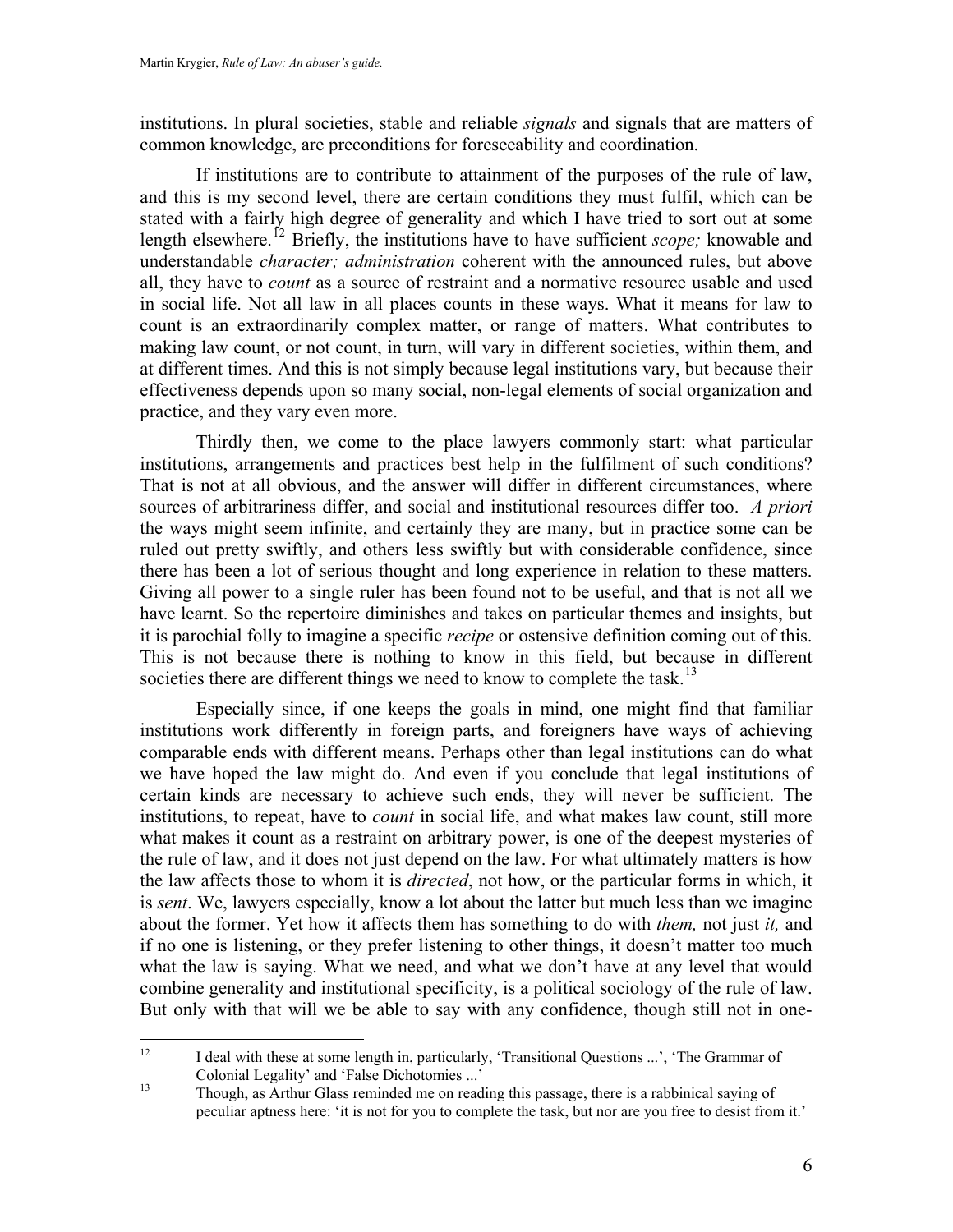size-fits-all terms, how to instantiate it. In the meantime, however, we can try to discern how deeply, comprehensively, enduringly, the ends of the rule of law have been achieved here and there, and why. And, since abuse is often easier to detect than fulfilment, we can also point to some ways it can be abused.

### **2. Abuse**

'Abuse' is a tricky word. It can mean insult, deride, pour scorn, as when football fans abuse referees. So if I say the rule of law is full of shit, as some do, I am abusing it. But there are other ways it can be abused, too. Abusive *harm* can occur without any scornful utterance at all. Whatever he actually *did*, one guesses that Michael Jackson's words were sweet as honey. And things can be *misused*, put to ill purpose, as power is often abused. Fundamental rights, often dripping with pious rhetoric, can be abused in this sense, and the rule of law too. That can harm rights and the rule of law themselves. Whether or not it does that, it can harm us or other things that matter to us. In the first case, we might speak of abuse *to* the rule of law. In the second, of abuse *through* it. And one last complication, which can occur in any of the former sorts of abuse: the rule of law might be directly involved in abuse, but it might also, though quite without complicity, nevertheless be invoked, perhaps to legitimise abusive practices. In such a case, its name will have been taken in vain, but will still have lent itself to abuse.

Insult, harm, misuse; to, through; directly, by invocation. The rule of law has suffered them all and arguably been complicit in some of them, but not always at the same time, in the same ways. There is some point in disaggregating these ways. There are some abuses to which the rule of law contributes, others which it innocently legitimises, still others where it is just the fall guy. It makes a differerence which. I begin with verbal abuses, then move on to harms and misuse. I will also try to distinguish circumstances in which the rule of law is an innocent party in the abuse concerned, from those where its complicity is more arrguable. My examples are merely illustrative. There are plenty more.

### **3. Words and things**

The rule of law has often been derided. Marxists and others of radical temper used to do it all the time. Many rulers, too, have had no time for the rule of law, and have not been shy to say so, from Max Weber's charismatics ('it is written but *I* say unto you') to decidedly uncharismatic late-communist parties, that wrote their 'leading role' into constitutions, and tried to chisel it, in both senses of the word and ultimately unsuccessfully, into everyday life. But these days, when states abuse the rule of law, they more commonly harm and misuse it even while speaking well of it. Indeed, typically, state abuse of the rule of law – harm done to it, misuse of it - *depends upon* their speaking well, not abusively, about it. That is no accident.

For just as democracy, justice, peace, and many other good things are honorifics, hurrah words, so today the rule of law is an honorific phrase. Once upon a time, indeed most of the time, 'democracy' was not an honorific at all. But times have changed for democracy. Similarly with the rule of law. Though Fareed Zakaria laments that we have come to place our bets on democracy rather than the rule of law,  $14$  in fact a lot of money

<span id="page-6-0"></span> $14$ The Future of Freedom, W.W. Norton & Co., NY, 2003.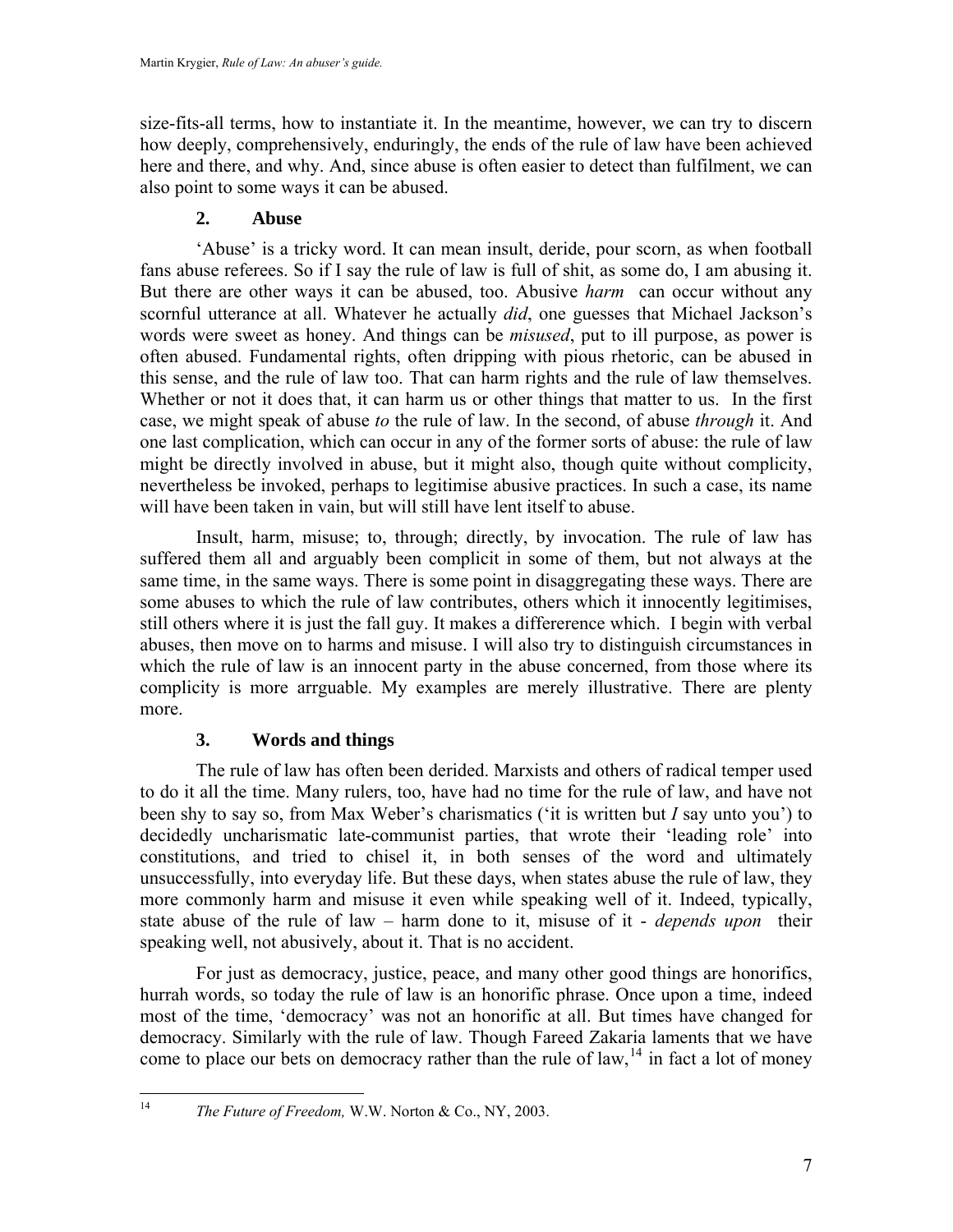*is* on the rule of law. Long marginalised in theories of development, the rule of law is now at their core.<sup>[15](#page-7-0)</sup> A scarcely noticed cliché with little resonance in the imperious rhetoric of human rights, it now is offered up as the key to achievement of those rights.<sup>[16](#page-7-1)</sup> Again, in post-communist societies, as Ivan Krastev observes, whereas '[c]orruption is the black myth of transition ... the explanation of last resort for all failures and disappointments of the first post-communist decade ... [r]ule of law is the white myth of transition. After some years of flirting with the ideas of democracy and market economy, now rule of law is the magic phrase in Eastern Europe. It is rule of law and not democracy that brings foreign investors, it is rule of law that secures development and protects rights. It is the lack of rule of law that explains the spread of corruption and it is the march of rule of law that will guarantee success in the fight against corruption.<sup>'[17](#page-7-2)</sup> Indeed, as Frank Upham remarks, 'It is difficult to find anyone, whether in government, foundations, corporations, or universities, who does not favor encouraging the rule of law in virtually every country and society.'[18](#page-7-3) And where the rhetoric goes, the money follows: rule of law packages are standard, central and pricey elements of international aid to benighted countries.

Once a concept has acquired such an aura, it will be invoked. Nothing surer. If it is invoked when abuses are occurring we might be misled to think of it as the culprit in abuse, even though it might be a victim, or maybe just an alibi, not even near the scene of the crime. And apart from deliberate abusers, it might draw bands of acolytes, whose enthusiasm for it is not matched by an understanding either of what it depends upon or of what it can be expected to offer. All this has happened to the rule of law.

#### *3.1. Masquerades*

Imagine a contemporary ruler boasting, as Lenin did, that his rule was 'based directly upon force, and unrestricted by any laws. The revolutionary dictatorship of the proletariat is power won and maintained by the violence of the proletariat against the bourgeouisie, power that is unrestricted by any laws.<sup>[19](#page-7-4)</sup> That, of course, well describes the way any number of contemporary rulers actually behave, but you won't hear that from them. Presumably this is to help their reputations, which it might. But it doesn't do much for the reputation of the rule of law.

Rulers do many bad things, often parading them under the mantle of the rule of law. Stalin's 1936 Constitution had a sparkling bill of rights, designed by a commission the deputy chairman of which was the jurist Evgenii Pashukanis – who actually did know something about the rule of law, though he rejected it - and that included Bukharin and Radek. Like millions of others, however, they did not reap the benefits of those rights.

<span id="page-7-0"></span><sup>15</sup> 15 See Thomas C. Heller, 'An Immodest Postscript' in Erik G. Jensen and Thomas C. Heller, eds.,, *Beyond Common Knowledge. Empirical Approaches to the Rule of Law,* Stanford Law and Politics, Stanford, California, 2003, 385ff.<br>
Randall P. Peerenboom, 'Human Rights and Rule of Law: What's the Relationship' 2005 UCLA

<span id="page-7-1"></span>Public Law Series, http://repositories.cdlib.org/uclalaw/plltwps/5-21.<br>
'Corruption, Anti-Corruption Sentiments, and the Rule of Law', in Adam Czarnota, Martin

<span id="page-7-2"></span>Krygier, and Wojciech Sadurski, eds., *Rethinking the Rule of Law after Communism,* Central European University Press, 2005, 323. 18 Frank K. Upham, 'The Illusory Promise of the Rule of Law, in András Sajó, ed., *Human Rights* 

<span id="page-7-3"></span>*with Modesty. The Problem of Universalism, 279-313 at 280.*<br><sup>19</sup> *The Proletarian Revolution and Renegade Kautsky,'* (1918, translation 1934) 19.

<span id="page-7-4"></span>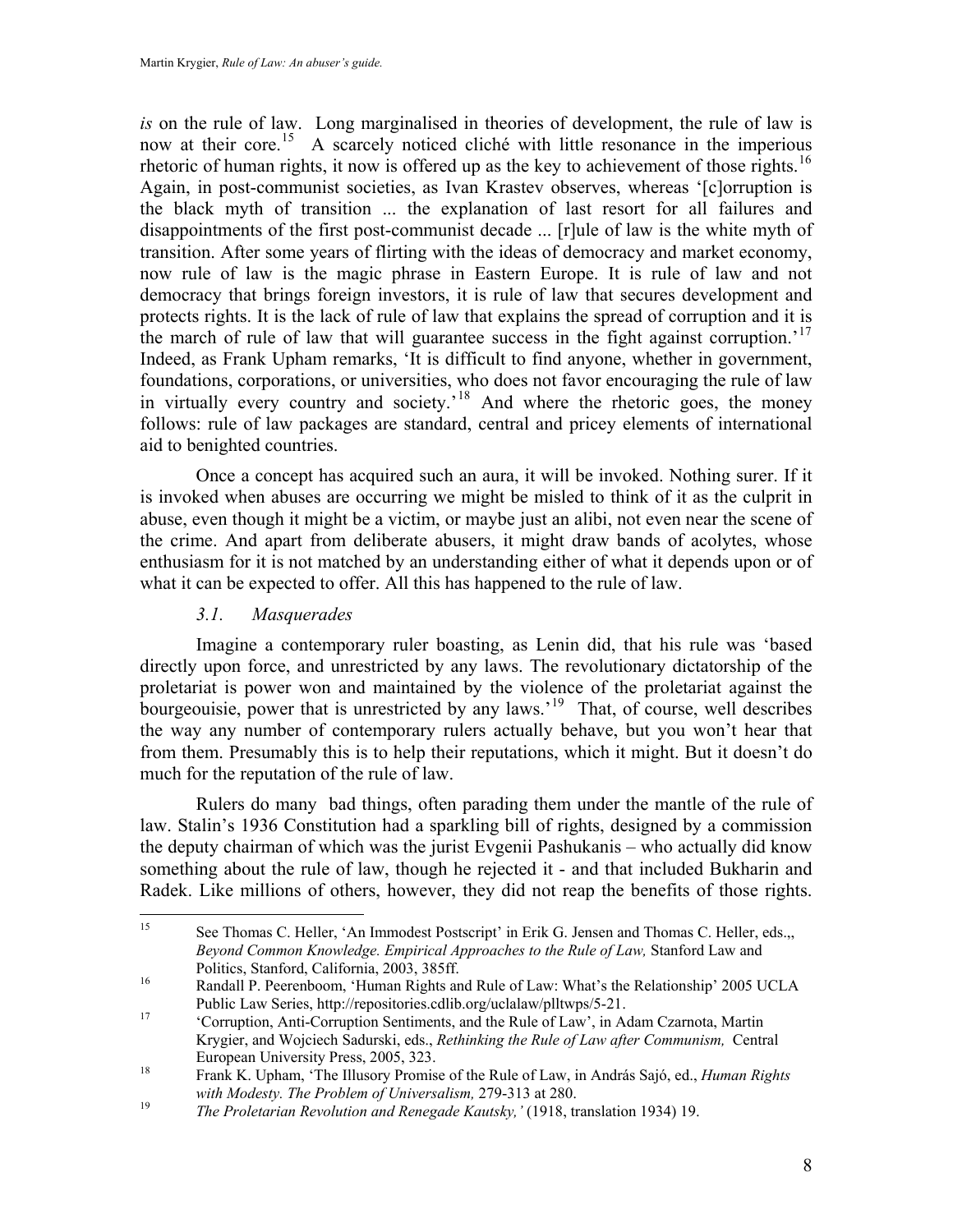<span id="page-8-0"></span>20

Pashukanis was arrested and disappeared in 1937. After elaborate show trials, for their fantasy parts in which they were carefully coached and tortured, Bukharin was liquidated in 1938, and Radek killed in a labour camp in 1939. The trials were symbols of the rejection by Stalin of Pashukanis' 'legal nihilism' and the inauguration of the era of 'Soviet state and law'. Such pretences in the name of the rule of law, in the course of its abuse, are easily and rightly criticised. But if such abuses occur in the name of the rule of law, that is scarcely *its* fault.

This is not merely a semantic point. For to talk of 'the dark side of fundamental rights' is to suggest the problem inheres in the rights themselves, or in the case of my subject the rule of law itself. And that may often be true. But equally often the abuse flows not from inherent characteristics of the value in question, but from its rhetorical status. It is important, in resisting rhetorical overkill, not to blame its victim, lest something precious be lost.

One example will do. In 1969, Professor Adam Łopatka, later President of the last communist Polish Supreme Court, explained:

The rule of law, like every important phenomenon of social life, has a distinctly class character. That is why it is necessary to distinguish sharply between socialist rule of law - our rule of law - and bourgeois law. Socialist rule of law represents a higher, more perfect level of the development of the rule of law.<sup>[20](#page-8-0)</sup>

This exposition occurred the year after the brutal suppression of protests at Warsaw University, a government-led anti-semitic campaign which culminated in the forced exile of several thousand Jews, and the Soviet invasion - with fraternal assistance - of Czechoslovakia. Not a good year for the socialist rule of law. And yet this sort of fraudulent misappropriation can happen to any good name. All you need is the right adjective. Here the rule of law is insulted, but it is not misused, for it is not used at all. Or rather it is the *concept* that is abused, not the thing itself, for the thing in this case is absent. A similar maneouvre was well observed by a character in Aldous Huxley's *Eyeless in Gaza*:

'But if you w-want to be f-free, you've g-got to be a p-prisoner. It's the ccondition of freedom – t-true freedom'.

'True freedom!' Anthony repeated in the parody of a clerical voice 'I always love that kind of argument. The contrary of a thing isn't the contrary: oh dear me, no! It's the thing itself, but as it *truly* is. Ask a diehard what conservatism is: he'll tell you it's *true* socialism. And the brewers' trade papers: they're full of articles about the beauty of True Temperance. Ordinary temperance is just gross refusal to drink; but *true* temperance, *true* temperance is something much more refined. True temperance is a bottle of claret with each meal and three double whiskies after dinner. Personally, I'm all for true temperance, because I hate temperance. But I like being free. So I won't have anything to do with true freedom... 'What's in a name?' Anthony went on. 'The answer is, practically everything, if

<sup>20 &#</sup>x27;Pojęcie praworządnośći' [Conceptions of the Rule of Law] in Łopatka ed., *Podstawowe Prawa i Obowiązki Obywateli PRL* [Fundamental Rights and Duties of Citizens of the Polish People's Republic], Warsaw, 1969, 16.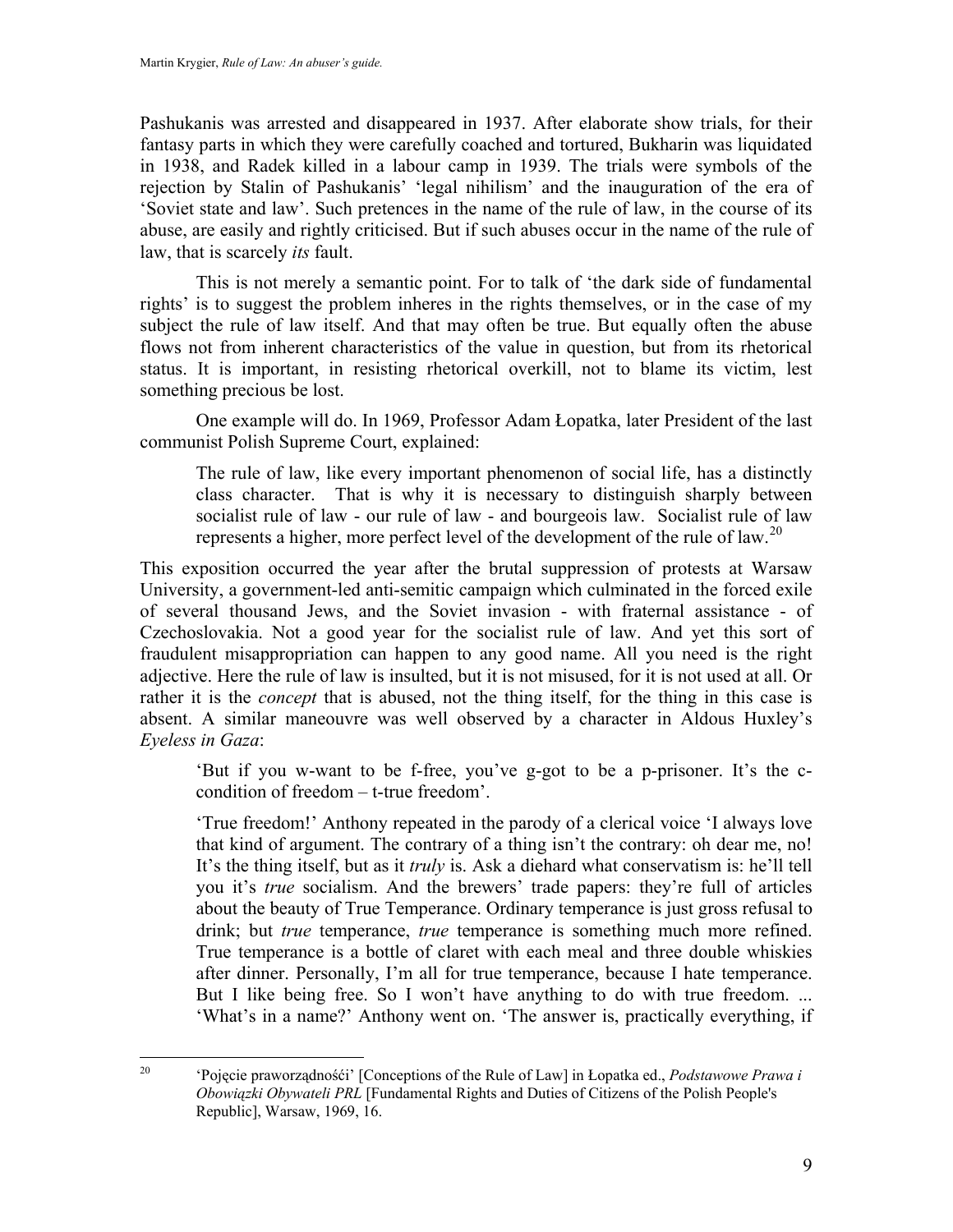the name's a good one ... The name counts more with most people than the thing. They'll follow the man who repeats it and in the loudest voice.  $\ldots$ <sup>[21](#page-9-0)</sup>

Where the power in the land is exercised arbitrarily, when law does nothing to reduce potential fears, nothing or nothing much to help co-ordinate action, when its procedures are unfair, when the values of legality are traduced, rulers might still trumpet what they do as true service of the rule of law. So too, legal institutions, courts, trials, judges, verdicts, can all be employed in ways that dress up the apparent ruliness of practices which in essence follow pre-determined scripts, or at least patterns that have nothing to do with treating people fairly and in non-arbitrary ways. The perceived legitimacy of such regimes and practices may well be served by such pretences of lawfulness. And, to be sure, like hypocrisy, such behaviour is some sort of tribute from vice to virtue, but like hypocrisy, you'd better not believe it.

### *3.2. 'trop de zèle'*[22](#page-9-1)

The rule of law suffers from other tributes, apart from hypocrisy. One is excessive but misplaced enthusiasm. Again it is worth distinguishing between faults properly attributable to the rule of law itself and those that flow from something else, in this case too much zeal for it.

Thus, in a recent article,<sup>[23](#page-9-2)</sup> Randall Peerenboom questions the relationship between the rule of law and human rights. So many partisans of the rule of law, Peerenboom argues, see it as a panacea that should be thrust on potential beneficiaries wherever they can be found, whether or not it does them much good, whether or not they want it, whether or not they agree with 'its' promoters what 'it' is. They don't recognise that others can disagree, that other values compete, that the contributions of the rule of law to human welfare are equivocal and not all established, that in different contexts different institutional mixes might be appropriate, and that there are many contexts – international, transitional, failed-states – where conditions for effective rule of law don't exist, and where appeals to the rule of law do little good and can do harm.

Peerenboom's article assembles a remarkable array of occasions where advocates of the rule of law display much *hubris* and no humility, and a remarkable assortment of good reasons for them to do the opposite.<sup>[24](#page-9-3)</sup> So many, indeed, that sometimes a partisan of the rule of law might feel he should be not merely humble, but ashamed of his attachment to a notion, which has led to so many sad, imperialistic and nosy ventures into other people's business. Particularly if he is among those who 'hold out unrealistic hopes that rule of law will somehow magically settle deeply contested rights issues or put an end to war, poverty, political stability [sic] and the other factors that are the main causes of human rights violations in the world'.<sup>[25](#page-9-4)</sup> But, though you cannot be told too often to be humble, it is not clear how much the lack of humility of its partisans can be blamed on the rule of law.

<span id="page-9-0"></span> $21$  $\frac{21}{22}$  Penguin, Harmondsworth, 78.

<span id="page-9-1"></span><sup>&</sup>lt;sup>22</sup> The source of course is Talleyrand's advice to diplomats: 'Surtout pas trop de zèle'.<br><sup>23</sup> Thuman Bights and Bule of Law: What's the Balatianship?' (2005) 26 Geometry.

<span id="page-9-2"></span><sup>23 &#</sup>x27;Human Rights and Rule of Law: What's the Relationship?', (2005) 36 *Georgetown Journal of* 

<span id="page-9-3"></span>*International Law,* 809-945.<br><sup>24</sup> Frank Upham assembles more of the same. See 'The Illusory Promise of the Rule of Law,' *op. cit. Op. cit. Op. cit. A4.* 

<span id="page-9-4"></span>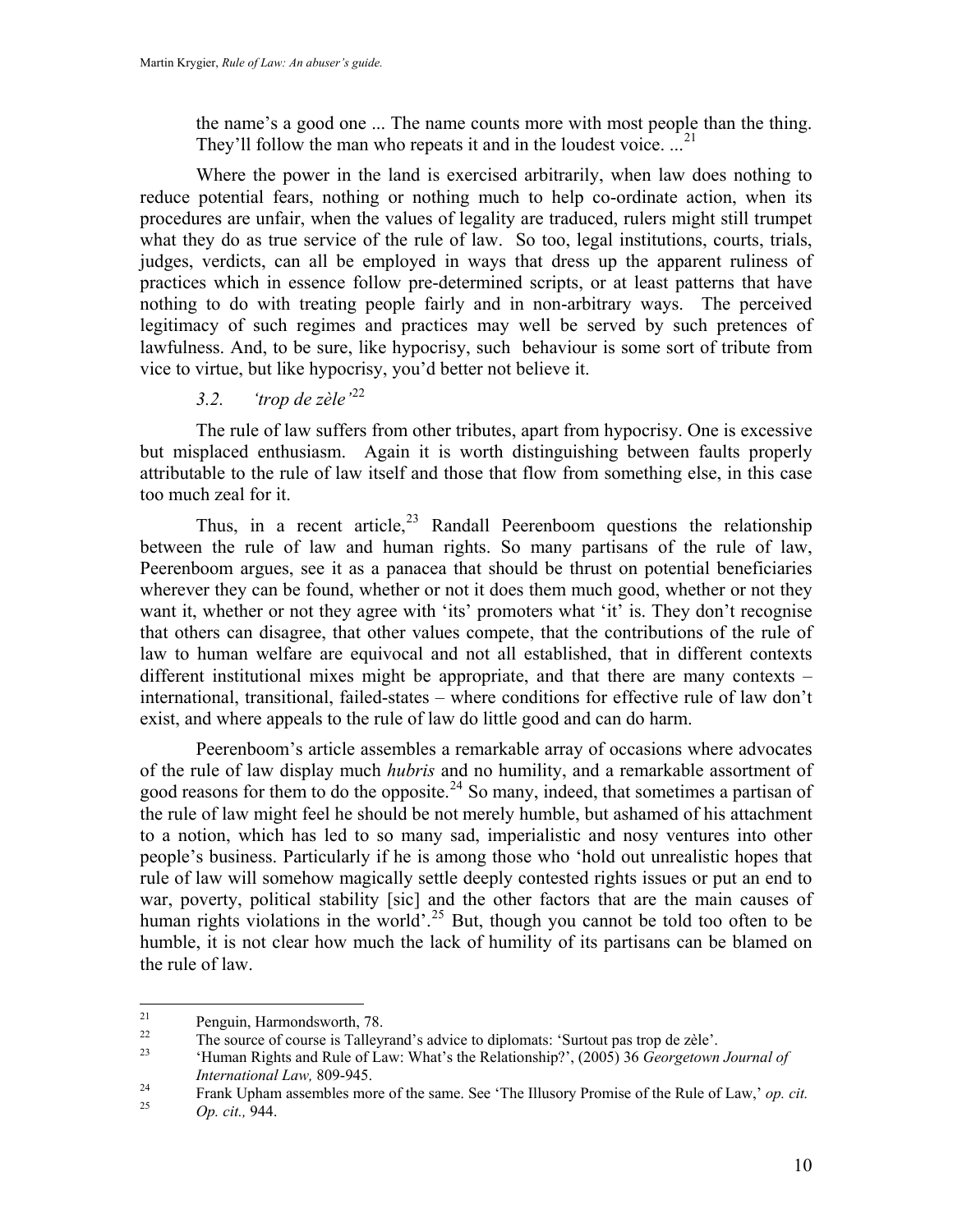For much of the complaint has to do, not so much with the rule of law *per se*, but with misguided, excessive, claims made for it.<sup>[26](#page-10-0)</sup> Peerenboom's real worries are that the rule of law, quite good in itself, has been hijacked, pushed too far or into the wrong places, at the wrong times, for the wrong purposes, by the wrong people. And sometimes it is not even the rule of law at all which turns out to be at fault, but the pretence of it, when conditions necessary for it are absent.<sup>[27](#page-10-1)</sup> But that is not necessarily the fault of the rule of law *per se*, but of exaggerated expectations of what institutions can deliver, and of the ways in which the term is used rhetorically to displace real matters of uncertainty and debate with an all-and-nothing explaining and glorifying epithet.

*Every* all-purpose, one-size-fits-all nostrum to the world's problems will suffer the same fate, not necessarily because there is anything wrong with *it* but because, once touted as a single all-purpose cure, it must fail. We have no such cures. Some values, after all, are at the same time modest in scope but precious all the same. If you ignore their modesty, you debase their worth.

There is nothing special about the rule of law in this. In an earlier collection in this series,<sup>[28](#page-10-2)</sup>, many of the same points about rhetorical overreach, excessive ambitions and imperialistic design are made about that, also modish and also valuable, concept. I have begun compiling a compendium of the ways that human rights discourse goes awry: so far I have drawn on philosophical explications of hot air, humbug, sermonizing, moralism and bullshit.<sup>[29](#page-10-3)</sup> But there are others. And there is no important value or cluster of values about which such points could not be made. At one point, Peerenboom comments that 'surely it is worrisome when both sides appeal to rule of law to justify their actions', $30$  but if so, it is just the same worry that might occur whenever anyone invokes human rights, democracy, justice, and so many of our 'essentially contested' hurrah words. And yet each of these concepts names values we do well to serve.

#### *3..3. Goal displacement*

But how should we serve them? One reason for my suspicion of accounts of the rule of law that start with means rather than ends, is that they are prone to a well-

<span id="page-10-0"></span><sup>26</sup> Indeed, though his endorsement is somewhat muffled by the litany of criticisms with which it is surrounded, Peerenboom does remind us that 'on the whole, rule of law is desirable. What is often problematic is not the principles of rule of law but the failure to abide by them. However, rule of law is clearly no panacea for any of the problems surveyed in this Article and is more useful in addressing some concerns than others. There is a great danger in promising too much in the name of rule of law, lest the extravagant promises result in disillusionment and a backlash, which is

<span id="page-10-1"></span>likely to happen if rule of law is conflated with justice and all things good and wonderful ...' (939)<br><sup>27</sup> 'But we should not be unduly dismissive of rule of law either. Many of the problems discussed herein are the result of failure to abide by the principles of rule of law or to devote adequate resources to legal reforms, economic development and nation-building efforts ... It is indeed striking that while critics in many developed countries have the luxury of belittling the concept of the rule of law, those who have had the misfortune to suffer its absence appreciate its virtues and count among its biggest supporters.' (944-45) Striking indeed. 28 András Sajó, ed., *Human Rights with Modesty. The Problem of Universalism,* Martinus Nijhoff,

<span id="page-10-2"></span>

<span id="page-10-3"></span>Leiden/Boston, 2004.<br><sup>29</sup> Martin Krygier, 'Human Rights and a Humanist Social Science,' in Christopher L. Eisgruber, and András Sajó, eds., *Global Justice and the Bulwarks of Localism,* Martinus Nijhoff, Leiden/Boston, 2005, at n.139, p. 81. 30 *Op. cit.,* 931.

<span id="page-10-4"></span>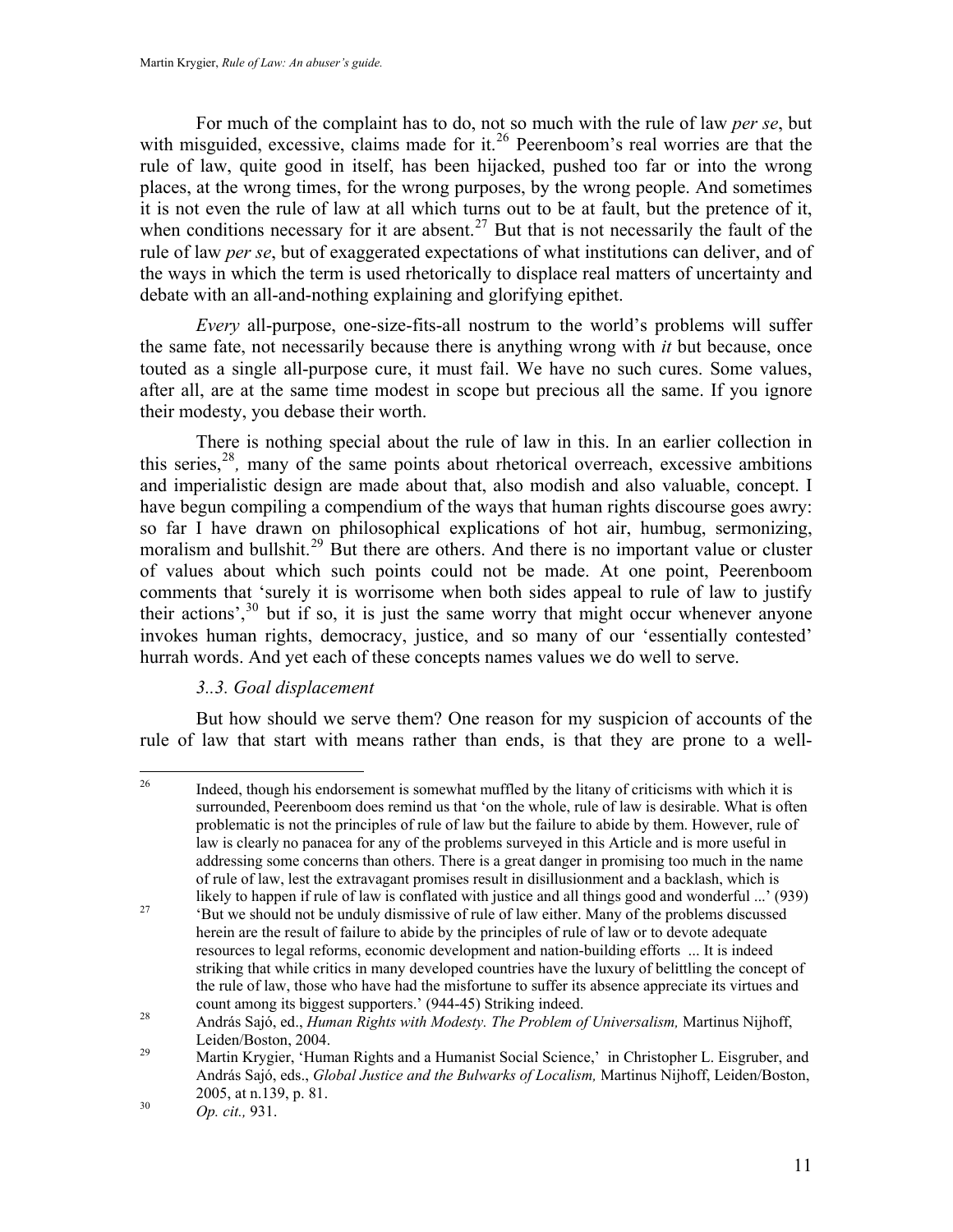remarked organizational pathology, namely, goal displacement. This occurs, simply put, when means are substituted for ends, often unconsciously, and people flap about with check lists (and cheque books) and recipes, 'off-the-shelf blueprints',<sup>[31](#page-11-0)</sup> often modelled on alien and distant originals, quite forgetting the purpose(s) of their enterprise. This has often happened with the rule of law, when particular institutions and institutional forms are taken to represent it, and focus becomes fixed on those institutions rather than the ends that, sometimes in a dimly remembered or clearly forgotten past, had inspired the development of those institutions. I have discussed this elsewhere in general terms $32$  and Rachel Belton has recently assembled many examples.<sup>[33](#page-11-2)</sup> As Jensen and Heller point out:

In legal circles in developing countries and in international development circles, *rule of law* has become almost synonymous with *legal and judicial reform.* Basic questions about what legal systems across diverse countries actually do, why they do it, and to what effect are either inadequately explored or totally ignored. In developed and developing countries, larger questions about the relationship of the rule of law to human rights, democracy, civil society, economic development, and governance often are reduced to arid doctrinalism in the legal fraternity. And in the practice of the international donor community, the rule of law is reduced to sectors of support, the most prominent of which is the judicial sector.

... During the last seven years, we have witnessed an explosion of literature related to legal and judicial reform. Yet very little attention has been paid to the widening gap between theory and practice, or to the disconnection between stated project goals and objectives and the actual activities supported.<sup>[34](#page-11-3)</sup>

 It might turn out that rule of law values are better served by building the economy than courthouses; certainly there seems to be a strong correlation between wealth and the rule of law. *A priori*, anything may turn out. However rule of law 'packages' get their focus less from rigorous attempts to close such theoretically open possibilities than from assumptions, often false but fervently believed by lawyers (including lawyers who stand to benefit from them), about the legal-institutional sources and resources of the rule of law, and, needless to say, the importance of increasing and improving them.

 Worse, perhaps, than forgetting the point of the reforms is actually undermining it, as Rachel Belton suggests often happens:

Depending on how they are implemented, institutional reforms carried out under the banner of rule-of-law reform can actually undermine rule-of-law ends. For instance, in Romania, businessmen have pleaded for an end to legal reform: They can live with bad laws, but the constant "improvement" of key property laws by various bilateral and multilateral aid agencies creates an unpredictable legal

<span id="page-11-0"></span> $31$ W. Jacoby, 'Priest and Penitent: The European Union as a Force in the Domestic Politics of Eastern Europe', *East European Constitutional Review* Vol. 8 No. 2 (1999) p. 62.

<span id="page-11-2"></span><span id="page-11-1"></span>

<span id="page-11-3"></span>

<sup>32 &#</sup>x27;False Dichotomies, Real Perplexities and the Rule of Law', in Sajó, ed., *op.cit.,* 256. 33 *Op.cit., passim.* 34 Erik G. Jensen and Thomas C. Heller, eds., *Beyond Common Knowledge. Empirical Approaches to the Rule of Law,* Stanford Law and Politics, 2003, 1-2.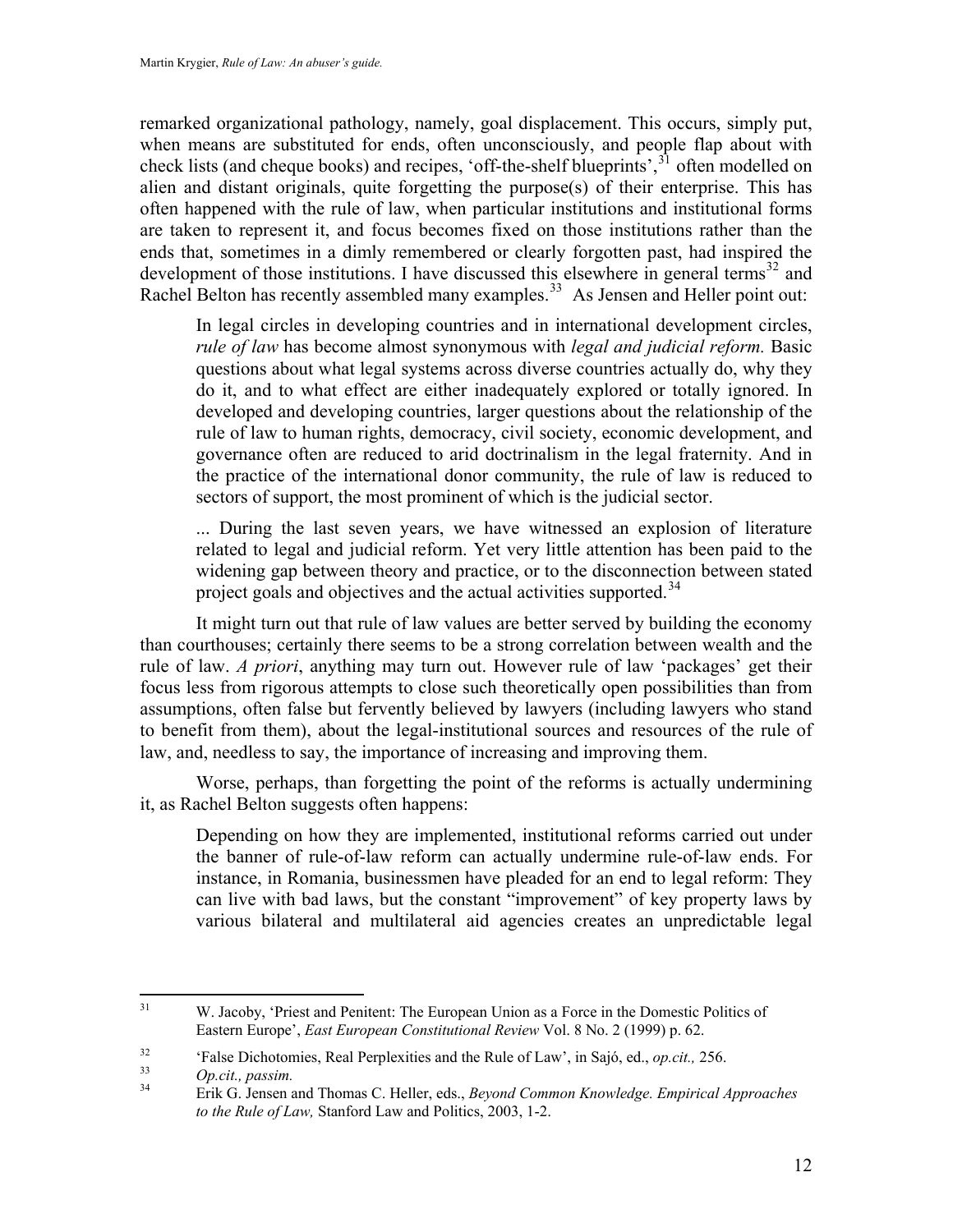environment. An end good of the rule of law – a stable, predictable legal system – has been undermined by the so-called reform process.<sup>[35](#page-12-0)</sup>

Combine goal displacement with excessive zeal, and one confronts Frank Upham's fear of:

The likelihood that Western mischaracterization of the appropriate roles of law will be accepted by developing countries, thus leading to misallocation of domestic effort and attention, and perhaps most important, eventually to deep disillusionment with the potential of law. When the revision of the criminal code does not prevent warlords from creating havoc in Afghanistan and the training of Chinese judges by American law professors does not prevent the detention of political dissidents – or, perversely, enables judges to provide plausible legal reasons for their detention – political leaders on all sides may turn away from law completely and miss the modest role that law can play in political and economic development.<sup>[36](#page-12-1)</sup>

Upham's point is well taken even if, as is typical, he identifies the rule of law, rather than an inadequate approach to it, as the source of his fears. Better said, when legal institutional tinkering fails to prevent havoc, it has failed to produce the rule of law, and commonly that should not have been a surprise. And yet, not just disappointed political leaders, but also misdirected critics, are liable to send the bill to the rule of law, even though it had never visited that address.

There is nothing necessarily malevolent in goal displacement. Yet it can give a good thing a bad name, simultaneously to talk it up and identify it with, pour money into, and end up disappointed by, institutions that might do nothing much to help achieve it. Here again, the rule of law takes the rap, when it might scarcely even have been engaged.

#### **4. Harms**

#### *4.1. Harms to ...*

It would be naive and implausible to believe that the rule of law is only abused by hypocrites, misplaced enthusiasts, and those who mistake means by which we seek to institutionalise the rule of law for the thing itself. Some abuses lie closer to home.

As with many good but complex and rare achievements, the rule of law is more easily harmed than helped. And now that the rule of law is in vogue, we have more than a few examples of help that allegedly harms, kindness that kills, or at least injures. Sometimes it seems as though killing the rule of law might have been the point of the exercise, but often it is simply a result of our ignorance, since we don't know what helps. On the other hand, we do not always know what harms either, and some alleged harms may not be.

I take three contexts: one, that of post-dictatorial transitions, where some proposals supposed to serve the rule of law arguably harm it; another, the welfare state, where it has been alleged that harm to it has flown from the use of law for purposes and in ways that corrupt the rule of law, but I doubt that the case has been made out; the third,

<span id="page-12-0"></span><sup>35</sup> 

<span id="page-12-1"></span><sup>35</sup>*Op. cit.,* 20. 36 *Op. cit.,* 281.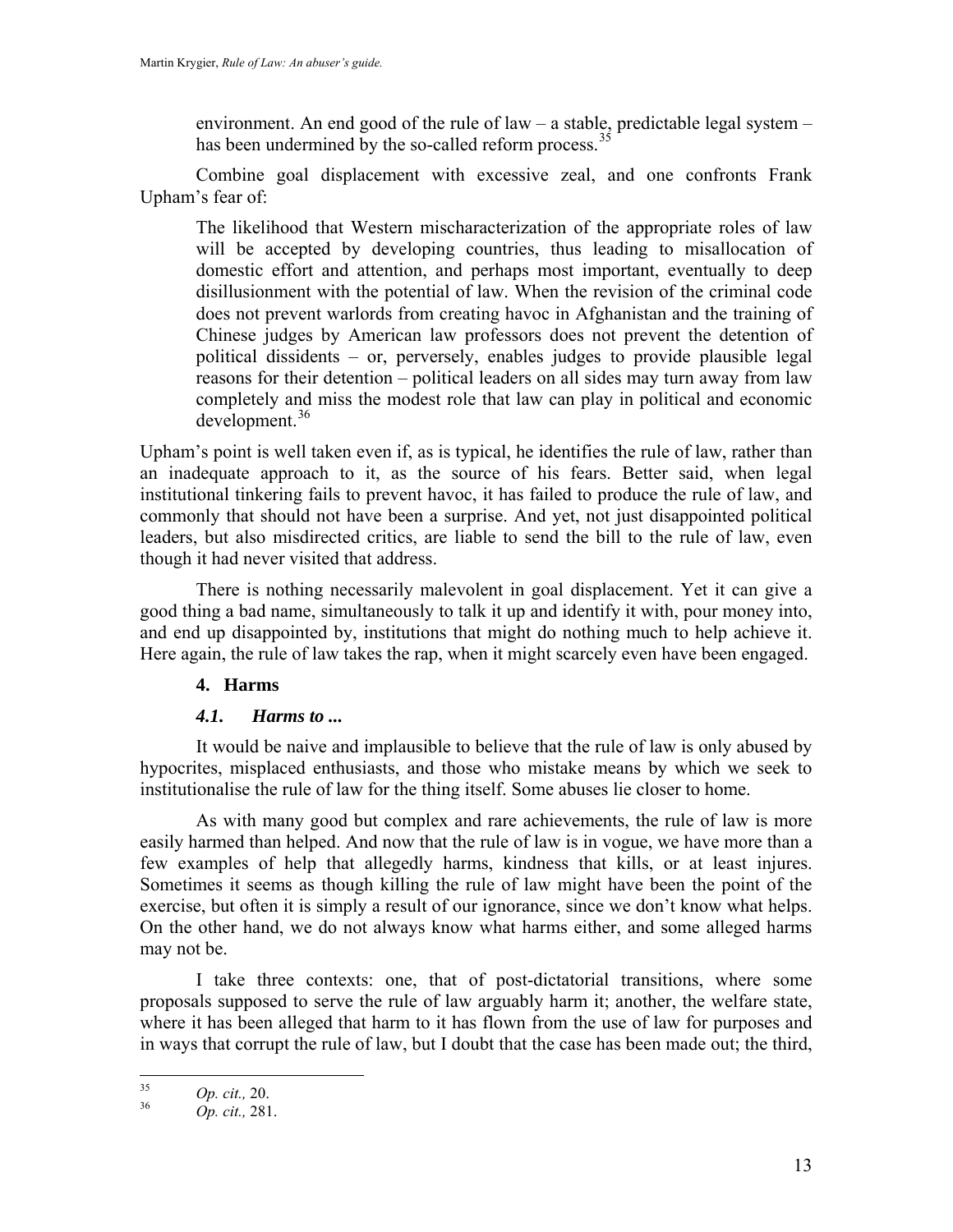the war on terror, where it is not only terrorists who might end up as victims. The contexts are purely illustrative. They do, however, expose what might be involved in saying that the law can suffer from well-intentioned, sometimes self-inflicted, harm. They also raise some general issues of what the rule of law might require in different, often difficult, circumstances.

#### *4.1. Transitions*

It is pretty clear that many institutions which work one way in one place cannot be relied upon to work similarly everywhere. They may indeed turn out to be counterproductive. Thus, discussing attempts to 'root out corruption' in post-communist countries, András Sajó observes:

Where the cabinet is endowed with its own anti-corruption police, that police will investigate those whom the majority in the cabinet dislike. The rule of law will be stabbed in the back by a partisan and arbitrary knife, although the use of that knife was originally authorized to protect the rule of law.

At the moment, however, corruption and governmental indecency go unpunished everywhere in eastern Europe and precisely in the name of the rule of law.<sup>[37](#page-13-0)</sup>

Again, one of the most often touted conditions of the rule of law is judicial independence. In post-communist countries, used as they had been to 'telephone law' and sundry other forms of political interference, it seemed to many well-wishers that a key to the rule of law was a largely untouchable judiciary. And in many countries there have been decisive moves in that direction. Not all of them have served the ends of the rule of law. One difficulty is that measures designed to enhance institutional autonomy, or at least justified in those terms, might well shield incompetence, political affiliations and corruption. Thus several post-communist countries, among them Poland, quickly institutionalized complete judicial independence from outside interference, as though their ideal of having a substantively autonomous judiciary would best be reached by imagining it had already been attained. That has made immovable old, incompetent, corrupt, badly-formed hold-overs from earlier times. In Bulgaria and most likely elsewhere as well, it seems clear that the same measure – rendering judges irremovable was actually *intended,* by the first unrenovated ex-communist leaders, to have that result so that if they lost electorally, they would still have their people on the bench.<sup>[38](#page-13-1)</sup>

It might have been better to sack or not re-appoint existing judges and appoint an independent commission to re-hire, including such members of the former cadres as qualified, as was done with the Polish Supreme Court (but not the wider judiciary). This way one would not be assuming what still needed to be proved, that judges shielded from sacking would perform their tasks in competent, independent, and substantively autonomous ways. However, this strategy brings with it a further danger, since if, as in Croatia under Tuđman, the appointment committee is not in truth independent this is another way to bring new political appointees with tenure into the judiciary. So, not only the judges but also those who appoint them should combine competence with impartiality

<span id="page-13-0"></span> $37$ 37 András Sajó, 'Corruption, Clientelism, and the Future of the Constitutional State in Eastern Europe', Spring 1998) 7, 2 *East European Constitutional Review* 37-46. 38 See Pedro Magalhães, 'The Politics of Judicial Reform in Eastern Europe', (October 1999) 32, 1

<span id="page-13-1"></span>*Comparative Politics,* 43-62.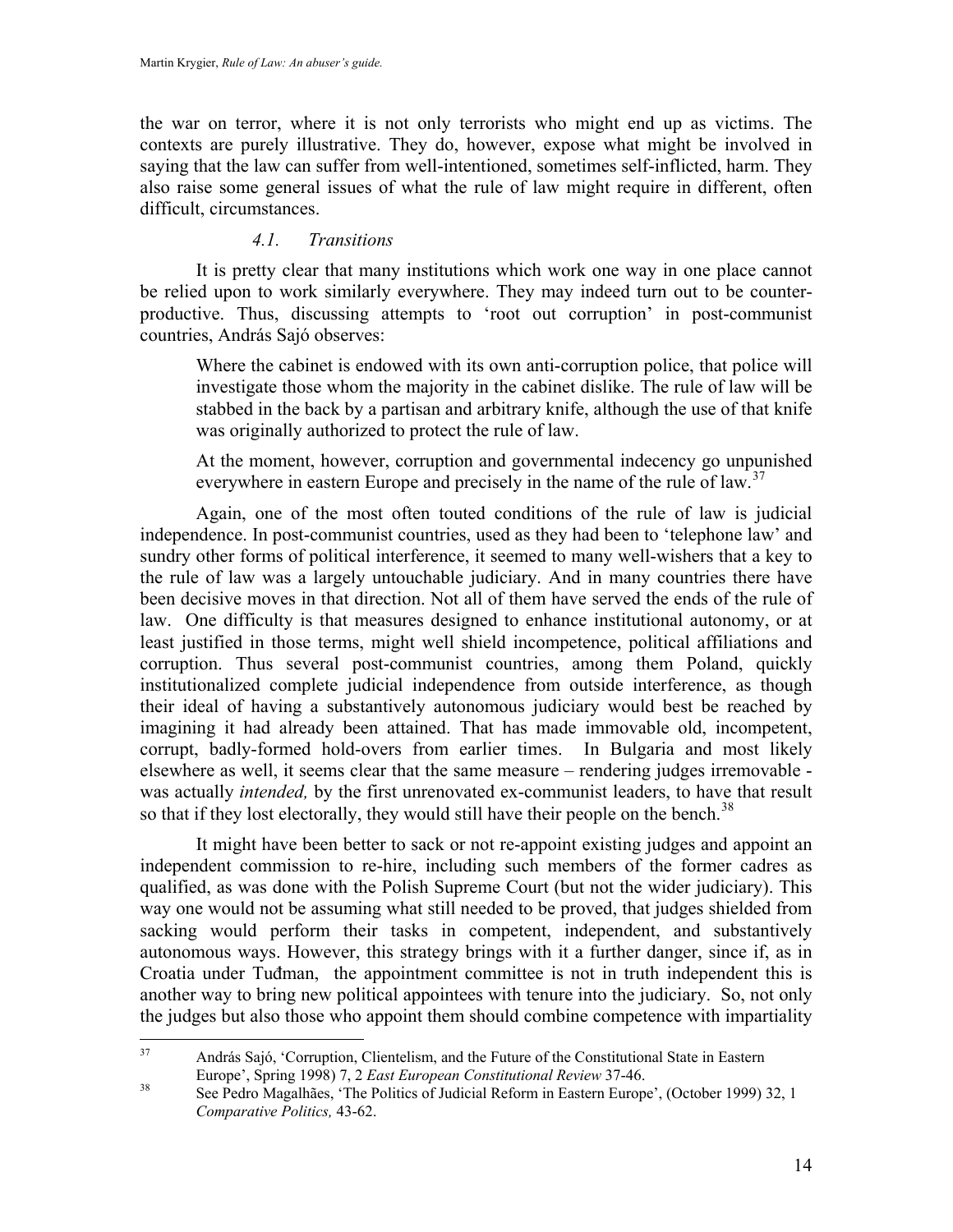and institutional security. Candidates with such a combination of qualities do not grow on trees.

A third example is raised by Adam Czarnota, who argues that too eager an embrace of a formalist understanding of the rule of law has abetted the development of a peculiar 'functional' type of corruption in post-communist societies, that:

Too early and narrow interpretation of the 'democratic law-governed state' principle allows old networks smoothly to embrace the new reality and in some time control that new reality. In other words rule of law has been functional in creation of the double character of the transformation. It works to give legitimacy to the new regime and at the same time its narrow interpretation allows abuse of the new institutions and rules by the hidden networks of interests.

The noble principle which was supposed to regulate the operation of the political system was turned into its opposite.<sup>[39](#page-14-0)</sup>

These examples again raise the distinction between the values of the rule of law and what we imagine to be necessary vessels for them. Independence of the judiciary, even if it can be secured, does not necessarily deliver impartial law enforcement, which is one of the things we hope to gain from the rule of law. The former might be necessary for the latter, but it is often insufficient. For 'the lines of conflict do not necessarily juxtapose legislatures and courts. ... Even if the courts are independent, they need not be impartial.<sup>[40](#page-14-1)</sup>

There is a larger point, or at least dilemma, here. It is an open question, at least an arguable matter, whether the best way to establish particular values is to act in accordance with them from the start, particularly when the circumstances with which you start are uncongenial to them and the job is to establish and institutionalise them, often for the first time. Of course it is intutively and morally appealing to think so, and we have a terrible counter-example to concentrate our minds – a monopolistic socialist state supposed to pave the way for the 'withering away of state and law'. One has to be profoundly suspicious of any such 'transitional' recommendations to use the opposite of what you want to achieve, in order to achieve it. And yet wars have been fought to secure peace, and austerity practised to generate plenty, so we cannot say that it is always right to behave as you would ultimately want everyone to.

Even if one decides that values are ultimately better served by being served all along, another question arises: is the best way of achieving such values to mimic institutions found in well-established rule of law states, or are 'transitional' institutional forms to be sought, tolerated or even encouraged?

I have no confident solutions to these dilemmas, particularly no comprehensive and few concrete ones, but I do have a piece of advice: try to avoid being impaled on

<span id="page-14-0"></span><sup>39</sup> 39 Adam Czarnota, 'Political corruption and the law-governed post-communist state. On two dimensions of post-communist transformation and the rule of (bad) law,' forthcoming in Leslie Holmes, ed., *Corruption and Terrorism,* Edward Elgar, London, 2006. 40 José María Maravall and Adam Przeworski, 'Introduction' to *Democracy and the Rule of Law,* 

<span id="page-14-1"></span>Cambridge, Cambridge University Press, 2003, 14. For examples of independent but partial judiciaries, see Maravall, 'Rule of Law as a Political Weapon', *op. cit.,* 261-301.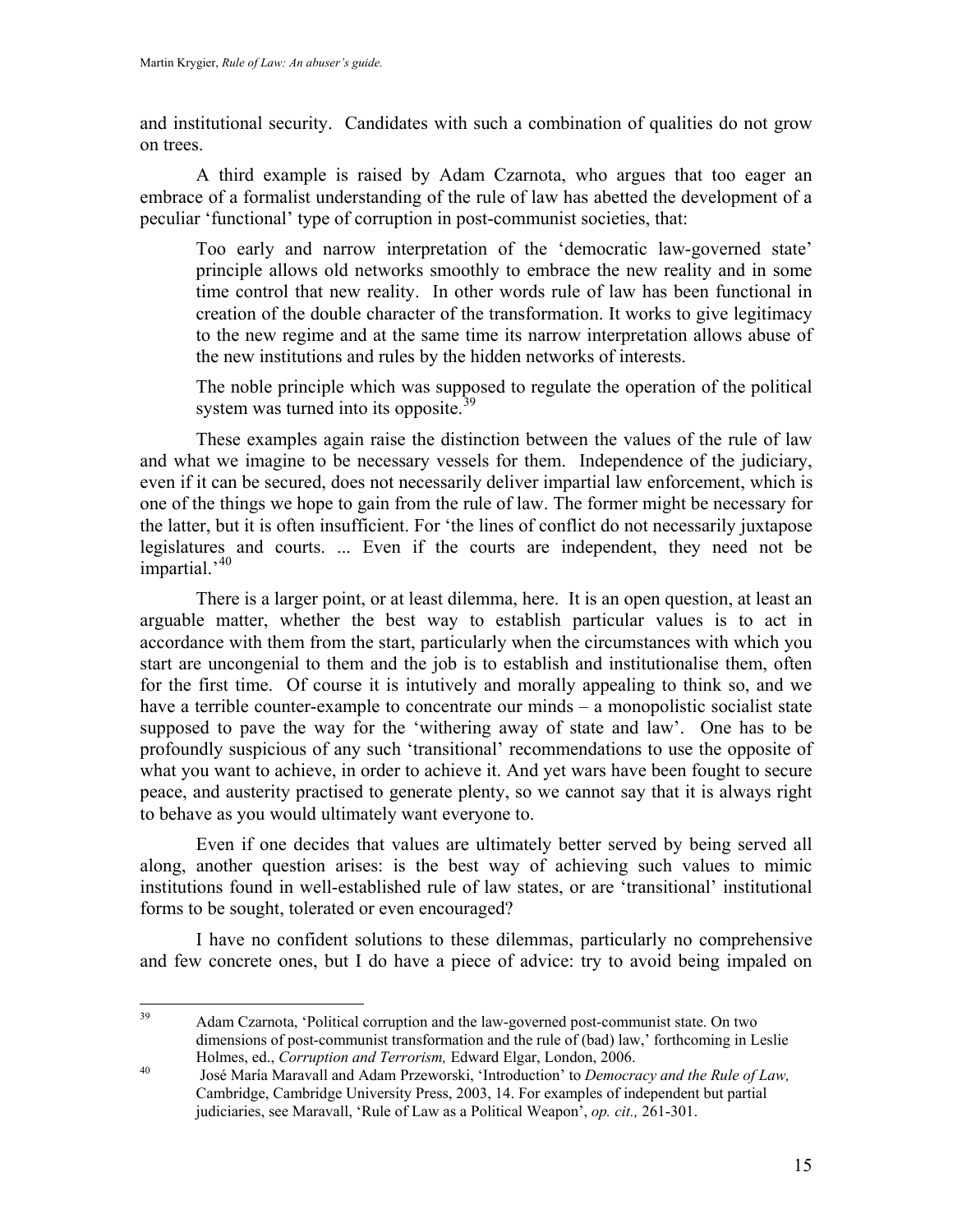either sharp, protruding, horn. That is not easy. The literature on 'rule of law in transition' is littered with set-piece debates between supporters of what Wojciech Sadurski, with some irony (since he favours them), calls 'simplistic' theories, on the one hand, and 'fancy' theories on the other.<sup>[41](#page-15-0)</sup> The former take phenomena such as democracy, the rule of law, constitutionalism, to have settled meanings and manifestations and tend to judge local developments in the light of existing models believed to have been successful elsewhere. The latter insist that post-dictatorial transitions involve social, political, and legal transformations which have unprecedented, *sui generis*, aspects, which cannot be captured in the simple identikit portraits we have inherited of what law, the rule of law, and constitutionalism should be like. In the most sustained fancy theory, that of Ruti Teitel, we are advised to recognise that 'in transition, the ordinary intuitions and predicates about law simply do not apply. In dynamic periods of political flux, legal responses generate a sui generis paradigm of transformative law.'[42](#page-15-1) 

Both theories contain insights, since, as I have tried to show, universal and particular mix and must mix in the rule of law. However either extreme can lead to abuse of the rule of law. At one end, perhaps only a caricature, one would need to know nothing about the particular society undergoing transition. Rather one would search for models of 'international best practice' and pack them for export – to anywhere. Of course, no one quite says this, but many attempts to transplant institutions, practices, laws, have foundered on unanticipated difficulties when the graftee of a transplant seems less hospitable to it than the grafter had been. The other extreme would forsake purported lessons, general prescriptions, precedent and experience, and go native. That not only limits one's repertoire of possibility needlessly, and risks time-consuming reinvention of well-worn wheels, but it also makes it hard to know when purposes are achieved or criticism is appropriate. For where would standards of appraisal or criticism come from in a world of truly *sui generis* events?

Interesting views occupy neither of these extreme positions, of course, but many are palpably pulled towards one or other of them. Torn between advice to do just as one's betters have done so well for so long, on the one hand, and what is uniquely required in a particular time and place, on the other, it is not surprising that transitional rule-of-lawyers are confused, and the transitional rule of law tends to be abused, in every sense.

#### *4.1.2. Instrumentalisation*

If the attempt to *compose* the rule of law evokes certain kinds of abuses, it has also been alleged that, in countries acknowledged to have enjoyed it, it has been subject to serious decomposition without anyone quite intending that to happen. Thus it was common in the 1970s and 1980s to lament (or welcome) the instrumentalisation of law by the welfare state as spelling the decline, if not death of the rule of law. The reason proffered was that bureaucratic regulation in particular, and modern legislation also, were

<span id="page-15-0"></span> $41$ 41 Wojciech Sadurski, 'Transitional Constitutionalism: Simplistic and Fancy Theories,' in Adam Czarnota, Martin Krygier and Wojciech Sadurski, eds., *op. cit.,* 9-24. 42 *Transitional Justice,* Oxford University Press, New York, 2000, 6.

<span id="page-15-1"></span>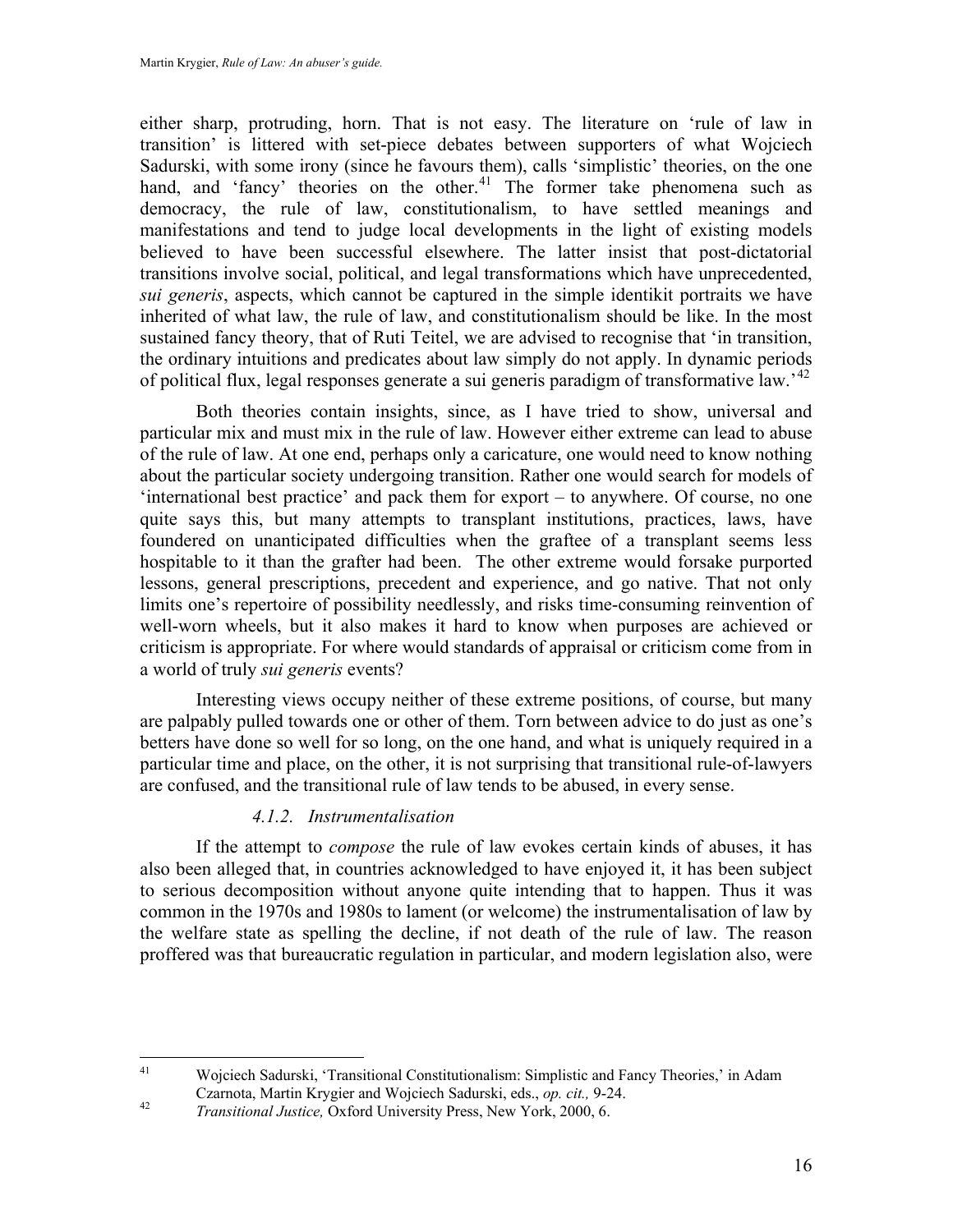losing the formal characteristics associated with the rule of law: clarity, publicity, generality, and so on.  $43$ 

Living in a welfare state and interested in dictatorial states that specialise in instrumentalising law, I have always been puzzled by this suggestion. For while we know that a totally or even predominantly instrumentalised law, as advocated by Pashukanis and achieved by Stalin, is a terrible thing, it is not obvious that partial instrumentalisation in a legal order with strong long-lived institutions, traditions, professions, conventions and expectations, a rich culture of lawfulness, and a lot of uninstrumentalised law left in the mix, is the same thing or even a step on the road to the end of the rule of law. Certainly, that is not the way the rule of law has historically come to an end, where it has done so. To the extent that writers such as Hayek and Kamenka and Tay objected to the welfare state on the grounds of its inevitable corrosion of the rule of law, their objection seems to me ill-founded. As do attempts to roll back the welfare state on such grounds. There might be other grounds, but they are not my concern here.

Here too there are some general issues involved. One is that the rule of law, properly conceived, offers us tolerable threshold conditions, not total security or foreseeabililty. That is to say, what people need from the rule of law (together with other things), and what successful institutionalisation of it can help provide, is, first, an adequate shield against the worst sorts of fears, uncertainties and surprises that arbitrarily exercised power can produce and, second, adequate and commonly interpretable cues by which strangers can orient their behaviour and interact with some confidence and mutual understanding. Without such a shield and such cues, life can be intolerable. But nothing can protect us against all surprises, since there are so many that the law cannot control. Nor should we hope for such security, for that would be the life of a prisoner not a free citizen. So we must recognise that more rule of law, above threshold levels, is not necessarily better.

Extremes of achievement are easier to identify than thresholds, with the rule of law as with baldness, but that there are thresholds and that they are valuable should not be controversial. This might be what Marmor is talking about, and anyway it is consistent with it, when he categorises the rule of law among those 'values or ideals that do not call, on their own grounds, for anything like full or perfect implementation. That is not because we must give up on their full implementation, but because such values, on their own grounds, set only a *rough* standard whereby gross deviations from it would be wrong.<sup>[44](#page-16-1)</sup> If the rule of law is such a value, unceasing cranking up of the clarity, certainty, consistency, etc., of legal provisions is not obviously the only way, nor the best, to deliver it. As a corollary, some diminution in these features is not necessarily the beginning of a slide into the abyss.

This simple truth was misunderstood even by Max Weber, who misunderstood little else. Yet he argued that since modern capitalism depended on predictablity, and

<span id="page-16-0"></span><sup>43</sup> 43 See Friedrich von Hayek, *Law, Legislation and Liberty,* University of Chicago Press, Chicago, vols. 1-3, 1973, 1976, 1979; Eugene Kamenka and Alice Erh-Soon Tay, 'Beyond Bourgeois Individualism. The Contemporary Crisis in Law and Legal Ideology' in Kamenka and R.S. Neale, eds., *Feudalism, Capitalism and Beyond,* (Edward Arnold, London, 1975, 126-44; Roberto

<span id="page-16-1"></span>Mangabeira Unger, *Law in Modern Society*, Free Press, New York, 1976.<br>
"The Rule of Law and its Limits' (2004) 23 *Law and Philosophy*, 9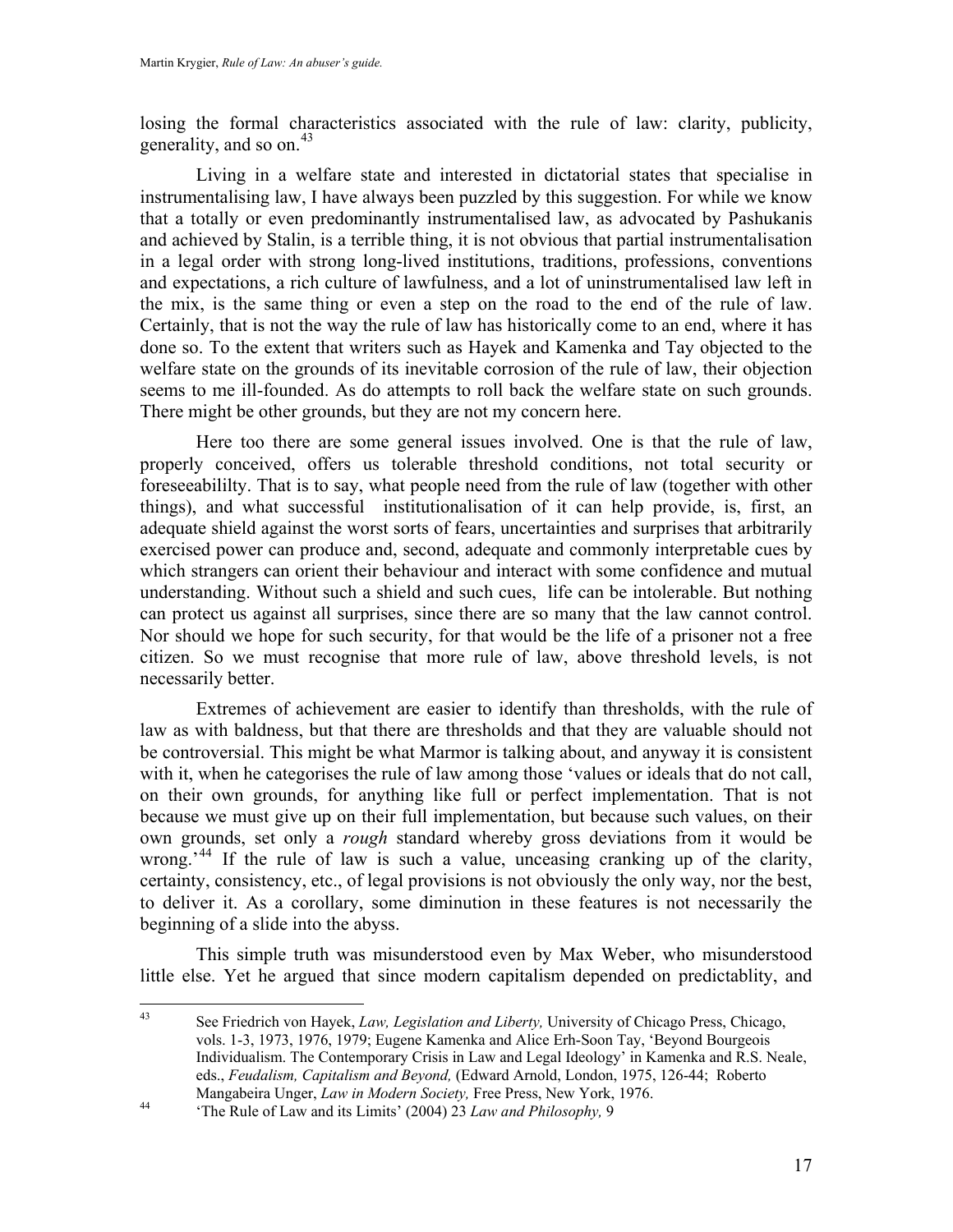formal rational civil law promoted the greatest degree of predictability, capitalism must be most associated with the rise of modern capitalism; except, as in England and America, where it wasn't. Driven by the logic of 'the more the better', but chastened by facts he was too observant and too honest to deny, he was led to a series of *ad hoc*  explanations of how Great Britain managed to do capitalism better than anywhere else with a highly 'irrational' legal system, compared, say, to the rationality of German law, which accompanied a less developed economy. These concessions were a tribute to his character and powers of observation, but not to this aspect of his social theory.<sup>[45](#page-17-0)</sup>

For, as his contemporary Eugen Ehrlich<sup>[46](#page-17-1)</sup> knew better than Weber, so much that promotes security of expectations is not the doing of formal legal institutions, but of what Ehrlich identified as the 'living law' that regulates the lives of communities for so much of the time. The interrelationships between official 'rules for decision', as Ehrlich called them, and 'living law' are complex and variable, but there is no reason believe that just ratcheting up the formal rationality of the former will produce its direct and faithful reflection in the latter.

This connects with the point I have been insisting on throughout this paper: the rule of law is ultimately about a social outcome, not a legal mechanism. The logic of the law is only one among the crucial sources of predictability in social life. Yet it is *social*  predictability that ultimately matters, not just the formal institutional component of elite legal reasonings. A lot intervenes between the statute and the society and it may well be that these intervening variables outweigh, augment, distort, re-direct or otherwise affect the effects of law, in ways independent of the internal logic of the law or manner of legal reasoning. Given that achievement of the rule of law has this crucial sociological component, it will always be difficult for lawyers to say what its sources are, whether it is securely established and where threats to it might lie. Certainly there is no reason to believe that beyond attainment of an adequate threshold, more is always better.

#### *4.2.3. Terror and counter-terror*

On the other hand, instrumentalisation of law *can* threaten the rule of law, even when, perhaps especially when, it is done with genuinely good intentions. I have in mind the 'war on terror'. In its name, governments easily fall prey to the temptation to instrumentalise law and pare back the protections and foreknowledge that the rule of law seeks to guard. The justification for doing so, it might be said, stems from a dark side of the rule of law unobserved in sunnier times: it incapacitates effective prosecution of that harsh war. It demands gloves be donned, precisely when they need to come off.

The topic is too large to be dealt with in passing here, but several interrelated questions are key: should governments be constrained by rule of law considerations, in

<span id="page-17-0"></span> $45$ 45 This argument is developed at greater length in my 'Ethical Positivism and the Liberalism of Fear,' in Tom Campbell and Jeffrey Goldsworthy, eds., *Judicial Power, Democracy and Legal Positivism,* Ashgate, Aldershot, 2000, 73-77. It gains further, even poignant, support from analyses then unknown to me that suggest the common law is superior to civil law in supporting economic growth. See Frank B. Cross, 'Identifying the Virtues of the Common Law'

<span id="page-17-1"></span>[http://papers.ssrn.com/sol3/papers.cfm?abstract\\_id=812464,](http://papers.ssrn.com/sol3/papers.cfm?abstract_id=812464) and references cited there.<br>
See his *Fundamental Principles of the Sociology of Law*, with introduction by Roscoe Pound and a new introduction by Klaus A. Ziegert, Transaction Publishers, New Jersey, first published in English 1936, and in German 1913.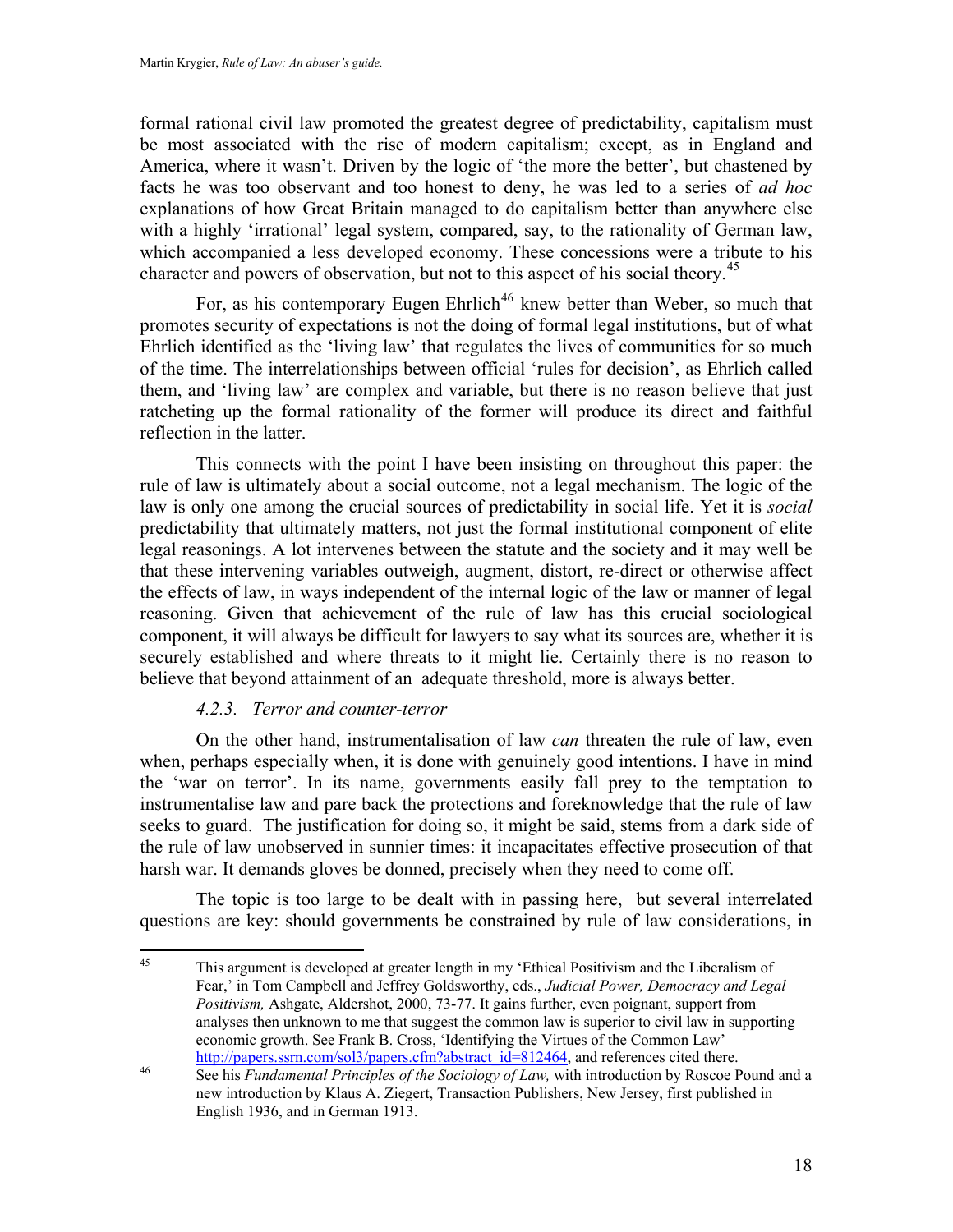fighting mortal and lethal enemies of both them and their populations? If so, what limits must a rule of law democracy observe in fighting terrorists, in order to remain true to its character, and to *justify* extreme measures if they need to be used? And what sorts of extreme measures might be justified? I don't propose to answer these questions here, but merely to suggest one consideration relevant to answering them. In particular, I want to emphasize the place of constraint in defence of a particular way of life, one in which many goods are possible and to which the rule of law is central.

 'Terrorism', as the name implies, sows fear. But fear of what, precisely? That is an important question to get straight, since the answer to another question depends upon it. How should we respond? Many people emphasize fear of being killed. The right to life is so precious a thing, they suggest, that we should be prepared to tolerate incursions on other, presumably lesser rights, and also more broadly legal constraints on terror-fighters, to protect it. And certainly the right to life is precious. But on any actuarial scale, it is not the most conspicuous casualty of terror today, at least in the rich countries of the West and indeed in most countries threatened by terrorism. Compared to so many things that kill us, including simple car travel, terrorism is pretty low on the scale. It is horrible when it happens, and for its victims there can be little worse. However, the fears terror has generated dwarf the deaths it has caused.

Far greater than its threat to life, terrorism represents a threat to a *way* of life, particularly a *civil* way of life. For terrorism, while a crime against many things, is specifically a crime against civility. That is not the worst of it, but it is central.

A civil society is one in which it makes sense to assume that, even if you are not my friend, you need not therefore be my enemy. In such a society, unfamiliarity is not the same as hostility, a stranger is not assumed to be a threat, and chance encounters are not necessarily collisions, or anxiously expected to be. Civil engagements, even among strangers, are routine.

Such engagements don't happen naturally. They will only occur where they are made possible, lubricated, rendered unthreatening by various devices and protectors of civility, key among them the rule of law. The rule of law depends upon many such devices and protectors, both legal institutional and, as we have seen, more broadly traditions and mechanisms of public restraint, security, and commonly understood and respected rules of the game that both governors and governed routinely respect. Where effective, these diminish the likelihood of wilful, arbitrary, capricious uses and abuses of power, and it is precisely such uses and abuses that generate fear.

Terrorism assaults all this, deliberately and directly. The fear it sows is incompatible with civil relations among strangers. It is the enemy of many things and people, but quite specifically it is the enemy of civil society. Terror and civility cannot co-exist: where one thrives the other does not. So those committed to the possibility of civil society must oppose terror.

But how? Detailed answers are of course complex and variable. They depend on many judgments of principle, and particular assessments of the state of the world in which you live, the character of existing threats, their power, one's resources, and many other things.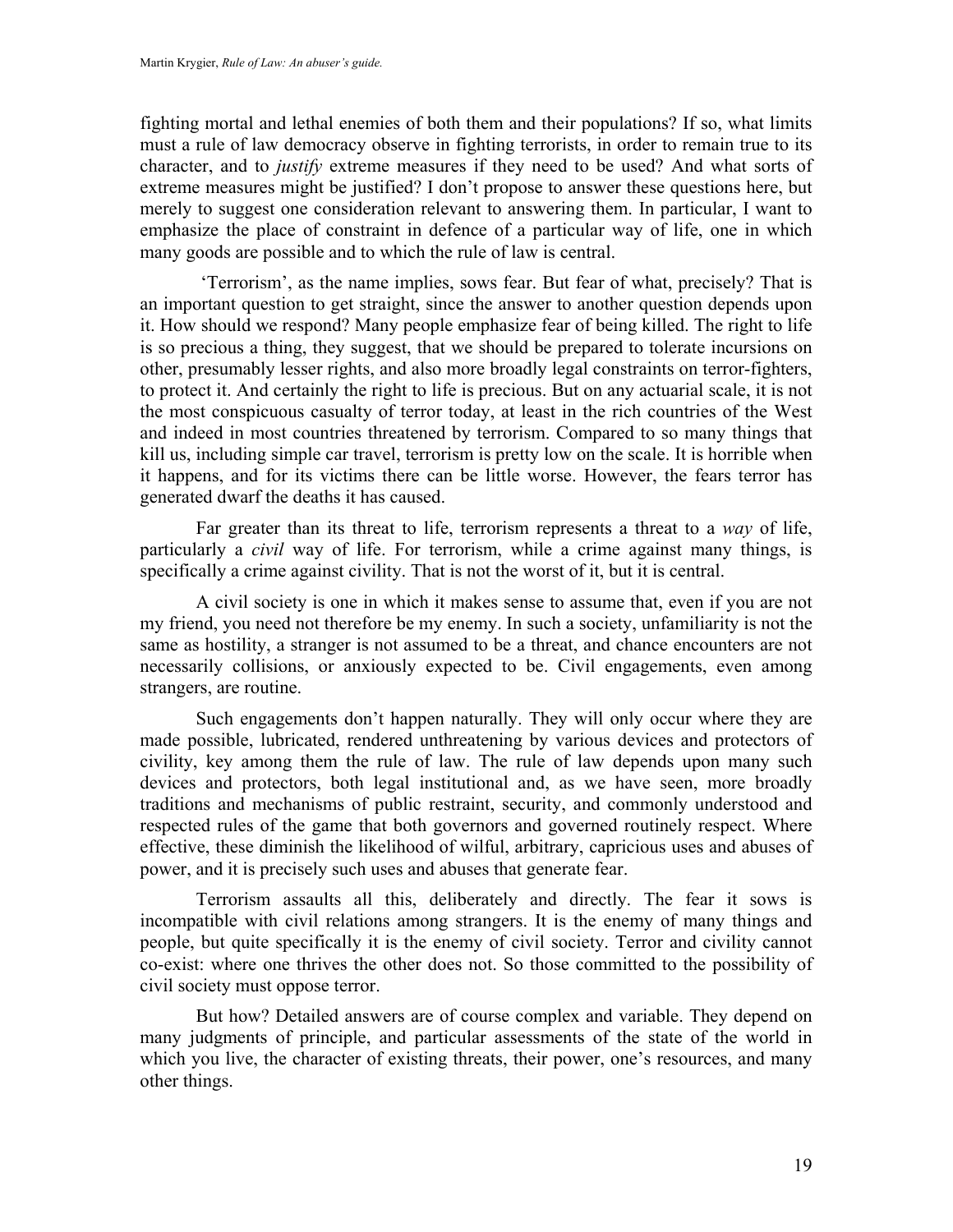One of our basic predicaments is that civility both is threatened by governments and depends upon them. This is the fundamental paradox of civil society: governments are potentially its greatest enemy, but they are also its indispensable condition and friend. Partisans of civil society have traditionally feared tyranny, despotism, arbitrary governments of all sorts, but they also have reason to fear ineffectual government. Residents of Iraq have known both, and have benefited from neither. We fear governments that ignore or abuse law, but we look to government to defend, which also means to respect, the rule of law.

The rule of law, as we have seen, is not a simple matter to ensure. Where governments are too weak, we will suffer at the hands of others; where too strong, at its hands. Civil society depends upon a government whose power is strong *and* limited at the same time. And strong in the right way *because* it acts within limits. This unavoidable paradox makes what governments do, at the same time critical and also a constant source of apprehension. And one thing must always be remembered. If civility is at stake, those who purport to defend it must themselves respect and nurture it, *and* its institutional preconditions. For what they do will affect it, often profoundly, for good and for ill. So they must ask themselves, of every measure they consider to oppose its enemies: how will it affect the civil texture of our social life. Otherwise it is easy – and in frightening circumstances often too easy – to forget, damage or even destroy precisely that which justifies the defence.

The point is well made by Neil MacCormick in a forthcoming book:

When the way of life of civilized societies comes under threat, it is urgent for their citizens to reflect on the question what most matters in that threatened way of life. Erosion of the Rule of Law would not be a good way of warding off threats to civilization, but a way of yielding to them.<sup>[47](#page-19-0)</sup>

#### *4.2. Harms through ...*

Still, the rule of law is never the only game in town. There are strong arguments that many of the other things we value, among them democracy and welfare, depend upon the securities that effective legality provides,<sup>[48](#page-19-1)</sup> but there is no doubt that many things which we imagine we do for the sake of the rule of law come at the expense of tension with other values. Again there is nothing peculiar to the rule of law in this. For another truism about values is that they often conflict. Some, following Isaiah Berlin, believe such conflict to be a necessary attribute of values. Necessary or not, it is a common one. The rule of law is so precious a value that were tension to signal its demise, that should certainly give us pause. Since, however, that is not necessarily the case, the question is how much strain on the rule of law is tolerable, for the achievement of other goals to which we are also committed, or again, vice versa. As Raz comments, 'one should be wary of disqualifying the legal pursuit of major social goals in the name of the rule of law. After all, the rule of law is meant to enable the law to promote social good,

 $47$ 

<span id="page-19-1"></span><span id="page-19-0"></span><sup>47</sup>*Rhetoric and the Rule of Law,* forthcoming Oxford University Press, 2005. 48 Cf. Guillermo O'Donnell, 'Why the Rule of Law Matters', (October 2004) 15, 4, *Journal of Democracy,* 32-46; Jürgen Habermas, *Between Facts and Norms,* trans. William Rehg, MIT Press, 1996.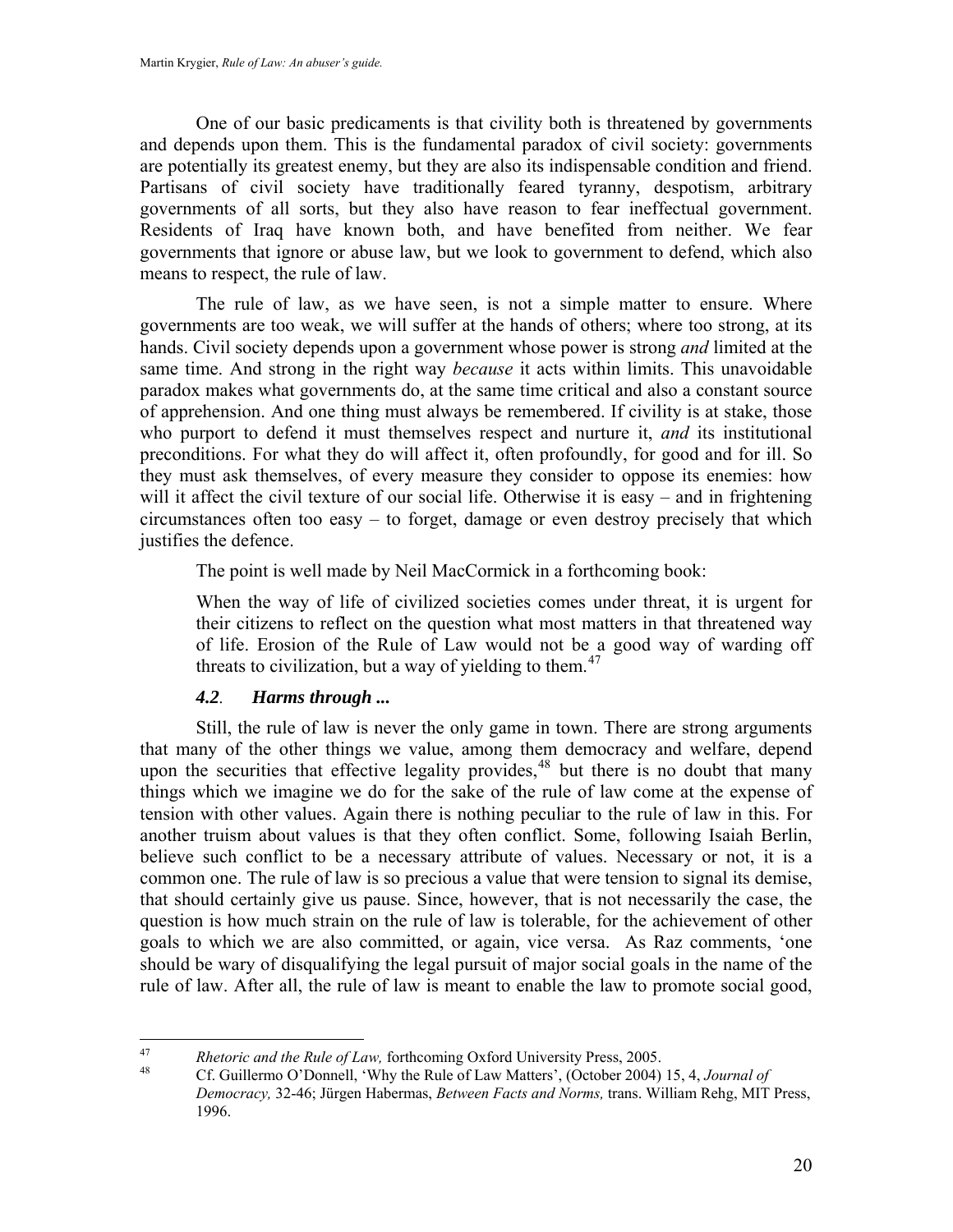and should not be lightly used to show that it should not do so. Sacrificing too many social goals on the altar of the rule of law may make the law barren and empty.<sup>[49](#page-20-0)</sup>

But that is not the way everyone thinks. Now that the rule of law is so popular there is a tendency to treat it as a value to which all else should bend. However, in case of conflict with some other value, there is no reason *a priori* to imagine compromise on either or both is impossible or unattractive. That might turn out to be the case, but it needs to be established in a particular case, not assumed because tensions exist.

The reverse is also true. If one is strongly committed to some value other than rule of law, it is a mistake and at times a dangerous one, to decide that the importance of the competing value is such that the rule of law needs to be sacrificed. That sort of argument should never be accepted easily, and it can rarely be accepted without cost.

In the two examples below, other values are in danger of being compromised by too rigid devotion to the rule of law. In governmental reactions to terror, as we have seen, there is a tendency to reverse the direction of devotion. Either way, the consequences can be unfortunate.

#### *4.2.1. Politics*

Sometimes, enthusiasts for the rule of law simply ignore the possibility that their fervent commitment to it could conflict with anything important. Thus, in commenting on the alliance of anti-corruption campaigners with rule of law advocates, Krastev remarks that '[w]hat strikes one in this new rule of law orthodoxy are its formalistic and antipolitical overtones. Rule of law is not portrayed as a society in which rules of the game are respected and the rights of the citizens are protected but as a set of institutional devices and capacity building programs that should free people from the imperfections of democratic politics.'[50](#page-20-1) It remains, however, an open question in practice and an important one in principle whether legal imperialism serves the rule of law at all. It is certainly a question worth asking, whether it serves or may subvert other values to which we should also be committed.

Similar comments might be made about the enthusiasm for activist constitutional courts, common in the postcommunist region.<sup>[51](#page-20-2)</sup> Throughout the region, at least among lawyers, it has been taken almost for granted, as though it goes without saying, that a strong and active constitutional court is essential, indeed central, for the rule of law. And this is not merely a local enthusiasm. Thus, many western writers believe that a strong, independent, separate, activist, constitutional court is an essential protector of constitutionalism, the rule of law, and liberal values more generally, virtually anywhere; the stronger the better 'to keep the political branches within constitutional bounds'. Some of them, indeed, believe that it is more democratic, in conditions of postcommunist

<span id="page-20-0"></span><sup>49</sup> <sup>49</sup><br>
<sup>49</sup> The Rule of Law and its Virtue,' in *The Authority of Law*, Clarendon Press, Oxford, 1979, 229.<br>
<sup>50</sup> Krastev, op. *cit.*, 323-24.<br>
<sup>51</sup> An excellent and counter-majoritarian treatment of these courts, on which

<span id="page-20-2"></span><span id="page-20-1"></span>

Wojciech Sadurski, *Rights before Courts, A Study of Constitutional Courts in Postcommunist States of Central and Eastern Europe,* Springer, The Netherlands, 2005.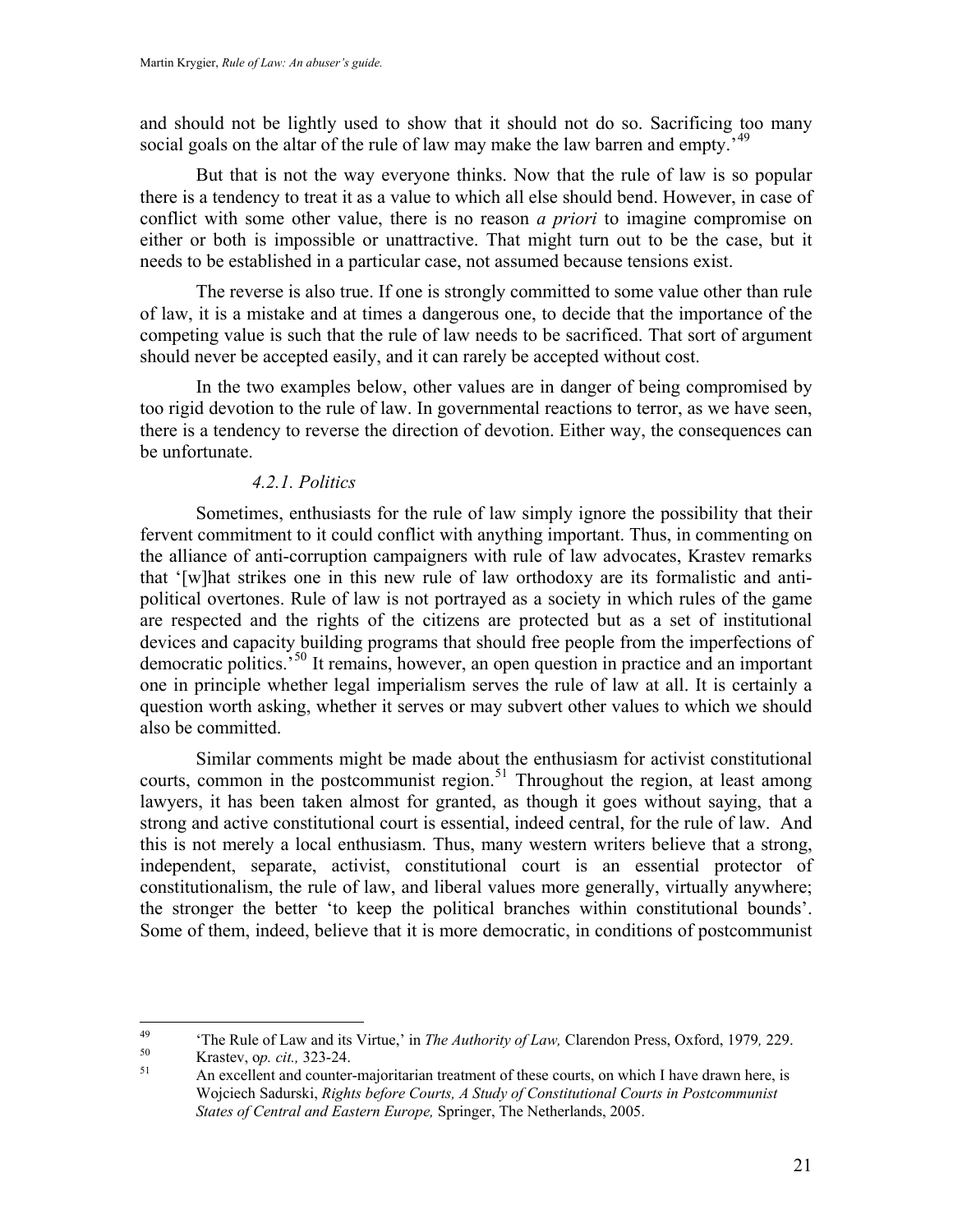transition, than legislatures.<sup>[52](#page-21-0)</sup> They applaud the first Hungarian Constitutional Court for its boldness, courage, 'vision' and so on, and are bored and disappointed with its successor for its lack of the same. They were unhappy that the pre-97 Polish Constitutional Tribunal could be overridden by a 2/3 majority in the *Sejm*, and are pleased now that its decision is final. They hold it against the Romanians that they are the only postcommunists who retain a legislative override. They are suspicious that governments will always tend to be 'overmighty' and rely on courts to cut them down to size.

There is another interpretation available, however, less heroic in its implications: that now as before we are witnessing at the top, a traditional distrust of the people and their representatives, and from below a long-lived regional 'culture of complaint' and reliance on 'experts<sup>5[53](#page-21-1)</sup> To that can be added Wojciech Sadurski's importation and extension of the sophisticated arguments of western anti-counter-majoritarians into the post-communist context. Thus Sadurski is surprised that while post-communist constitutional courts have borrowed so much from their western counterparts, they have left the controversy behind. But why? What about the effects of such powerful courts on weak, newly emerging legislatures? What about their potential anaesthetizing effects on the population – leave it to the experts? What of the 'wars between the courts' that have gone on between the regular courts and the constitutional court in Poland and the Czech Republic? What of the extraordinary *power* of the Court, with its abstract power of review, given vague constitutional provisions and a willingness to mould them according to the judicial imagination or its special access to 'the invisible constitution'? What of the fact that such a court, exercising such a power, is arguably not really a court at all, not a third-party dispute settler, but another level of government? If so, by what right, with what democratic credentials? What of the incompetence of judges in deciding matters of complex social and economic policy? What of their designed political irresponsibility?

If one thought, as many of its supporters do but one need not, that an activist constitutional court was an essential or at least highly salutary feature of the rule of law, then on this view, democracy and the rule of law are in collision. This would be a case of harm directly through the rule of law.

Perhaps here too the rule of law is falsely blamed, since strong arguments can be made that the rule of law does not necessarily require activist constitutional courts, and on some 'ethical positivist' views<sup>[54](#page-21-2)</sup> is actually inconsistent with them. On the other hand, on most understandings it requires courts, and in most constitutional arrangements, courts with final interpretive power. The classical question is thus always available to be

<span id="page-21-0"></span><sup>52</sup> 52 See Kim Lane Scheppele, 'Democracy by Judiciary,' and Cindy Skach, 'Rethinking Judicial Review: Shaping the Toleration of Difference?' in Adam Czarnota, Martin Krygier and Wojciech Sadurski, eds., *op.cit.*<br><sup>53</sup> Even though the worry of critics is that judges' expertise does not exist beyond law, which has

<span id="page-21-1"></span>limited bearing on some of the more contentious and value-laden matters on which they have come to decide. 54 See Tom Campbell, *The Legal Theory of Ethical Positivism,* Aldershot, Dartmouth, 1996. Ethical

<span id="page-21-2"></span>positivists believe that whether or not the law *is* distinct from morals, we do better if it is treated as though it were. Amng the targets of ethical positivists' ire are activist courts, which, so the argument goes, infuse their purportedly legal judgments with moral or other views drawn from outside the law.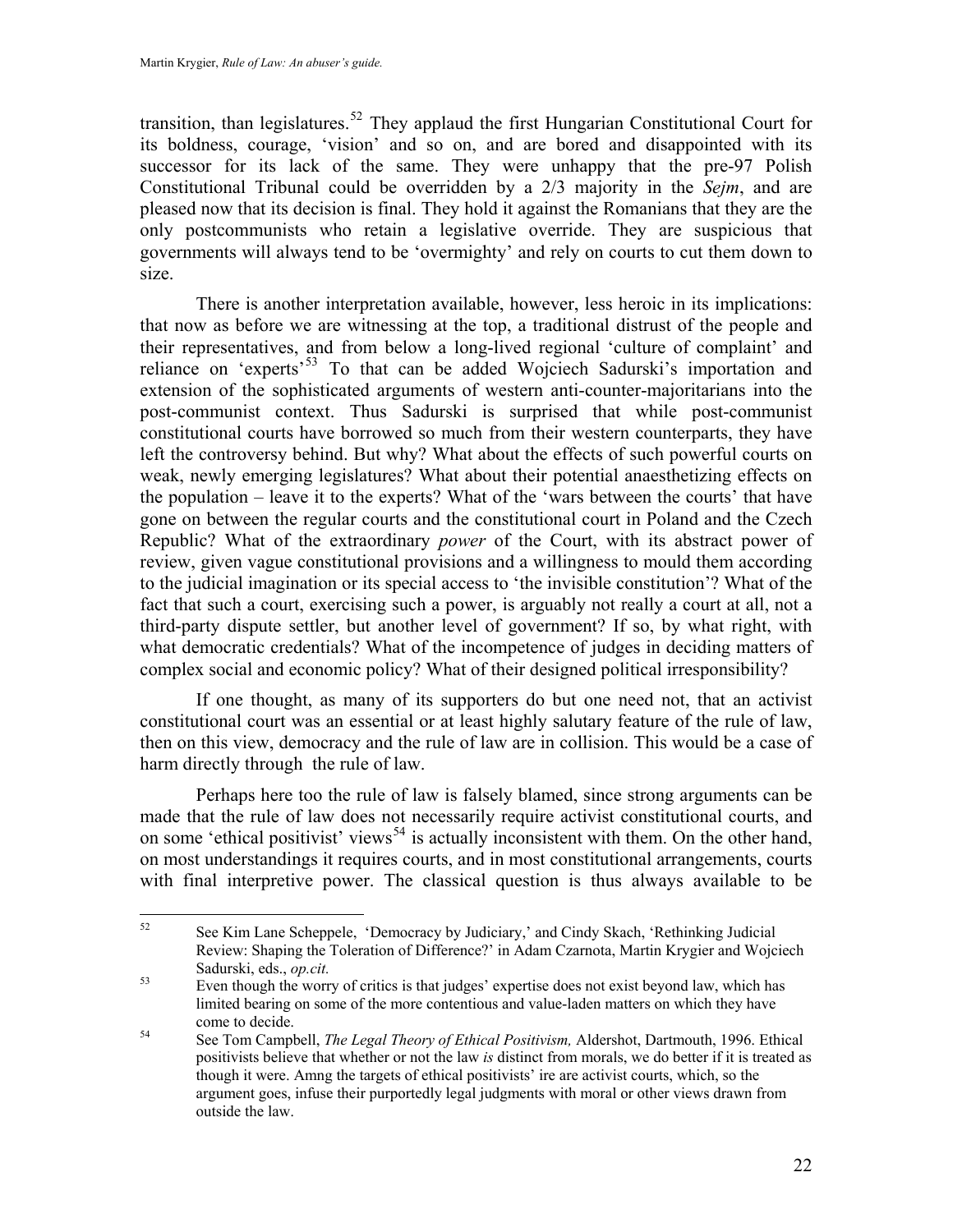recalled in these circumstances: *quis custodiet custodies?* Since the answer usually is other judges, this worries some democrats a good deal. They note that 'the displacement of the political by the juridical ... has become common throughout the advanced democracies, especially since World War  $II'$ .<sup>[55](#page-22-0)</sup> They worry that this is intrinsically *un*democratic, for the usual countermajoritarian reasons, augmented by the increasing judicial role. Maravall also worries that courts, even independent, though not impartial courts can be actively *anti-*democratic, as he argues was true of courts under Nazism, and in Chile under Allende and then (in a different direction) under Pinochet, and that politicians can turn 'the independence of judges into an instrument for judicializing politics', as again he argues was the case in Spain after the fall of the dictatorship. His argument is made easier by his adoption of a 'thin' institutional definition of rule of law. It would be harder to say that independent but partial judges are consistent with the values that animate the rule of law, but if they are not, then this is an example not of abuse that flows from the intrinsic character of the rule of law, but from a false pretence to it. But however that argument fares, the space for tension between political democracy and the rule of law is unlikely to vanish.

#### *4.2.2. Transitional Justice*

A major issue confronting all post-dictatorships is what to do about unsavoury pasts. Of course one can do nothing, though as the Poles learnt after their post-communist attempt to draw a 'thick line' between present and past, pressures mount. But if you try to do much, you will sooner or later run up against constraints that are thought, rightly or wrongly, to stem from the rule of law. This can lead people in a variety of directions. On one side, one can fret that the rule of law stands in the way of justice; on the other, one can recommend lowering one's sights, since 'the following dilemma is evident: The maximum that can possibly be done within the constraints of rule of law and nonretroactivity is still way below the minimum that would have to be done in order to satisfy the small but vocal groups of those who have suffered most under the old regime.'[56](#page-22-1)

One central aspect of the rule of law that bedevils matters of transitional justice, as mentioned by Offe and Poppe, is the problem of retroactivity, which for the rule of law is no small problem, and is a real worry to many lawyers in 'transitional times.' On the one hand, retroactive laws are usually regarded as a thorn in the side of the rule of law everywhere, because one cannot know a law which only comes to exist later. That is as true in normal as it is in transitional times. On the other hand, successors to dictators often yearn to remedy flagrant past wrongs, some of them committed by or in the name of law. The problem has, therefore, a special poignancy in post-dictatorships, though it is not unique to them.

But to acknowledge that retroactivity is a problem is not yet to determine what to do about it. However, when the Hungarian Constitutional Court confronted a communist statute of limitations, which protected perpetrators of crimes in 1956 who had been

<span id="page-22-0"></span><sup>55</sup> 55 John Ferejohn and Pasquale Pasquino, 'Rule of Democracy and the Rule of Law', in Maravall and Przeworski, eds., *op.cit.,* 248. 56 Claus Offe and Ulrike Poppe, 'Transitional Justice after the Breakdown of the German Democratic

<span id="page-22-1"></span>Republic', in Czarnota, Krygier, Sadurski, eds., *Rethinking the Rule of Law after Communism,*  181.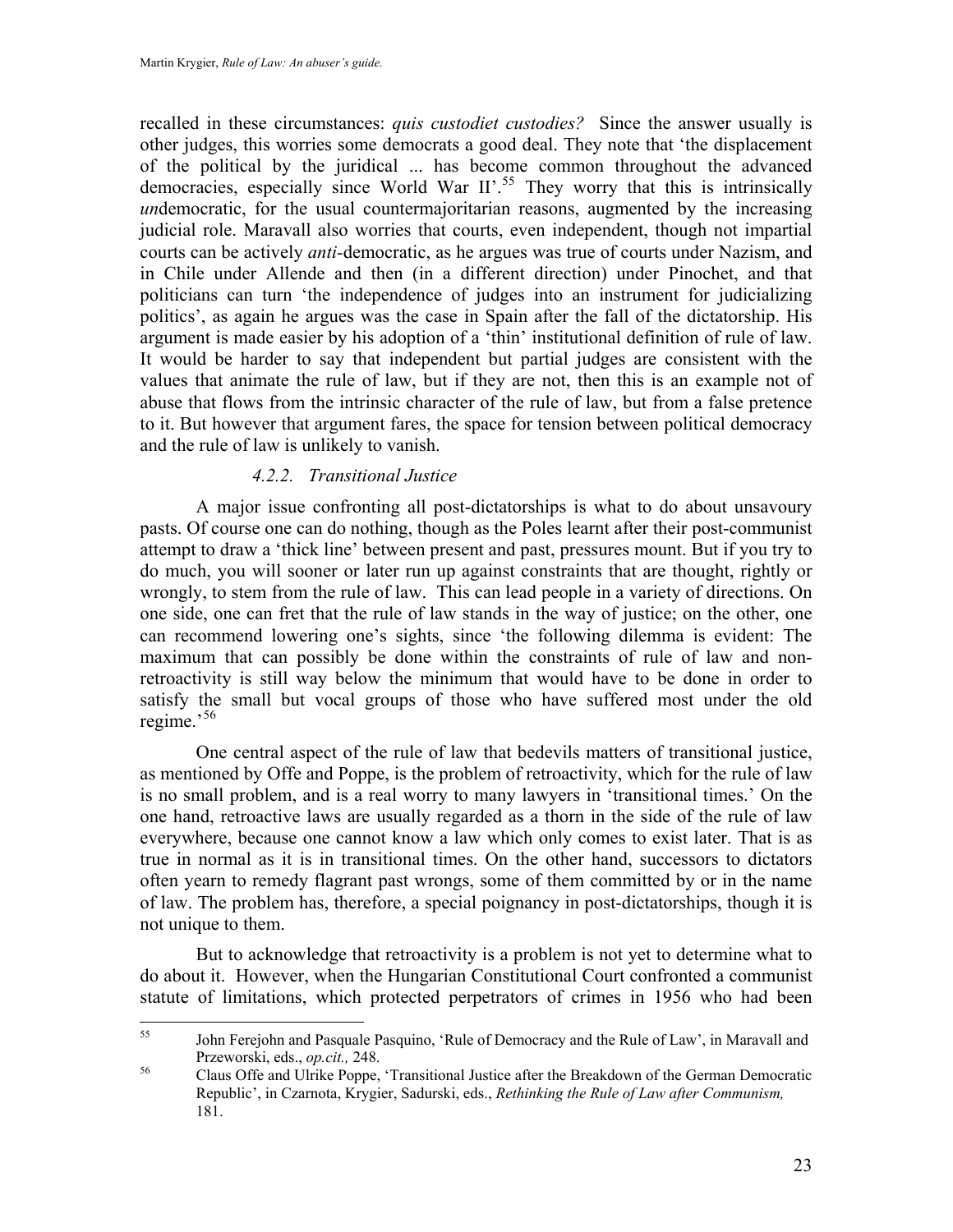shielded from prosecution under communism since they had acted on behalf of the communist government, it had no doubt what the rule of law required. The Hungarian democratic government had attempt to lift the statute of limitations for crimes not prosecuted in the previous regime, but were rebuffed by a unanimous Constitutional Court. According to the Court:

The basic guarantees of the rule of law cannot be set aside by reference to historical situations and to justice as a requirement of the state under the rule of law. A state under the rule of law cannot be created by undermining the rule of law. Legal certainty based on formal and objective principles is more important than necessarily partial and subjective justice. $57$ 

These conclusions are not self-evident. There are many circumstances where one or other of even the basic standards of the rule of law is deliberately bent or even violated in a healthy rule-of-law order for good reasons, either to correct failures on other dimensions or to serve other values, such as sensitivity to particulars or flexibility or even to enhance the overall morality of the law. In such circumstances, and they are scarcely rare, trade-offs have to be contemplated.<sup>[58](#page-23-1)</sup> Such trades should be examined carefully, but they cannot be rejected out of hand, since there is never just one thing we need from law. A legal order and even an individual law can be clear *enough,* accessible *enough,* stable *enough* etc., without all its laws being perfectly clear or perfectly accessible or stable.

Again, the *point* of these standards needs to be kept in mind, not merely the standards themselves. If we do so, we can see, as Lon Fuller stresses, that these standards are not each to be treated as separate and inviolate. Rather,

[they] do not lend themselves to anything like separate and categorical statement. All of them are means toward a single end, and under varying circumstances the optimum marshalling of these means may change. Thus an inadvertent departure from one desideratum may require a compensating departure from another; this is the case where a failure to give adequate publicity to a new requirement of form may demand for its cure a retrospective statute. At other times, a neglect of one desideratum may throw an added burden on another; thus, where laws change frequently, the requirement of publicity becomes increasingly stringent. In other words, under varying circumstances the elements of legality must be combined and recombined in accordance with something like an economic calculation that will suit them to the instant case.<sup>[59](#page-23-2)</sup>

This last point is rarely made, but it is crucial to make. Instituting the rule of law requires *judgment* with an eye to its purposes. It is not the mechanical application of an imported and inviolable set of rules.

<span id="page-23-0"></span>57 57 Decision 11/1992: 5 March 1992, translated and reprinted in László Sólyom and Georg Brunner, eds., *Constitutiona Judiciary in a New Democracy. The Hungarian Constitutional Court,*  University of Michigan Press, Ann Arbor, 2000, 221. 58 On all this, see Lon Fuller, *The Morality of Law* and Philip Selznick, *The Moral Commonwealth,* 

<span id="page-23-1"></span>(Berkeley: University of California Press, 1992) 335, 464. 59 L. Fuller, *op. cit.,* 104.

<span id="page-23-2"></span>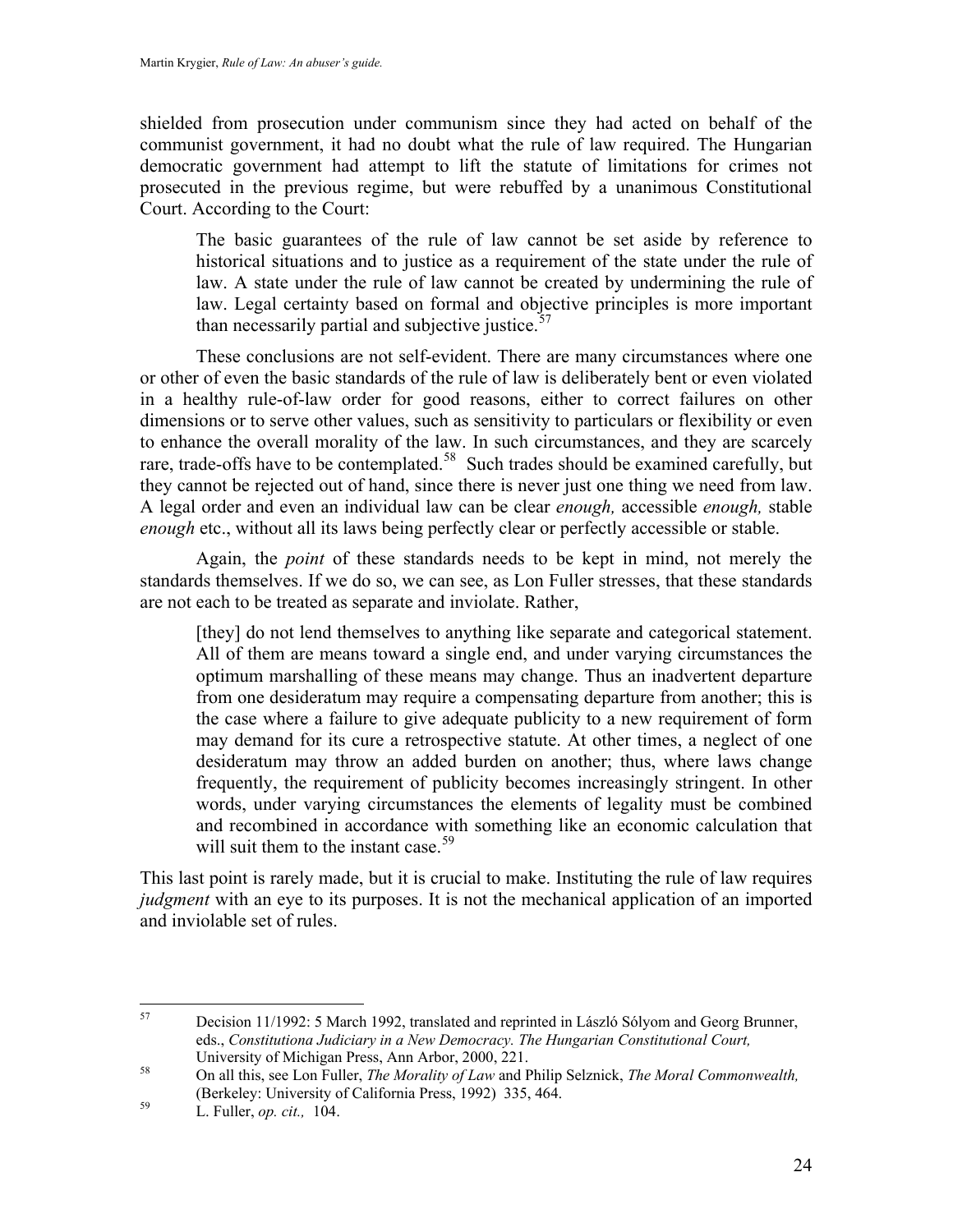Fuller sees law as 'purposive activity attended by certain difficulties that it must surmount if it is to succeed in attaining its ends.'<sup>[60](#page-24-0)</sup> The difficulties will vary, and so too, therefore, will the best ways to meet them. In relation to retroactive laws Fuller observes:

Taken by itself, and in abstraction from its possible function in a system of laws that are largely prospective, a retroactive law is truly a monstrosity. Law has to do with the governance of human conduct by rules. To speak of governing or directing conduct today by rules that will be enacted tomorrow is to talk in blank prose. …

If … we are to appraise retroactive laws intelligently, we must place them in the context of a system of rules that are generally prospective. Curiously, in this context situations can arise in which granting retroactive effect to legal rules not only becomes tolerable, but may actually be essential to advance the cause of legality. Like every other human undertaking, the effort to meet the often complex demands of the internal morality of law [the rule of law] may suffer various kinds of shipwreck. It is when things go wrong that the retroactive statute often becomes indispensable as a curative measure; though the proper movement of law is forward in time, we sometimes have to stop and turn to pick up the pieces".  $61$ 

Many legal polemicists reach for their revolvers as soon as they hear advocacy of retroactive laws. Fuller, one of the most perceptive partisans of the rule of law, takes them in his stride. Had he lived to see post-communism, he is unlikely to have thought that his writings had lost their purchase on the situation because new things were happening. On the contrary, I can imagine him saying that these new things could only be done wisely if we kept a firm handle on what they were being done for, and were prepared to be flexible about how to do them. This is not to say the Hungarian Court was necessarily wrong in denying validity to a retroactive law. The issue is arguable (and was indeed argued to opposite effect by the Czech Constitutional Tribunal). However, rhetorical brandishing of the rule of law as a conversation-stopper is not a move that commends itself.

#### **5. Misuse**

If misuse is to be distinguished from what I earlier described as masquerade, something more than *talk* of the rule of law must be involved. Something intrinsic to the rule of law must be susceptible to misuse. How could that be, if, as I believe, the rule of law is a necessary condition for a good society?

#### *5.1. Interpretive absolutism.*

One common way is to treat one tendentious interpretation of the rule of law, or some element of it, as the only authentic one, to be maximised and secured at the expense of any other, even arguable, interpretation, or any other, if competing, value. Treated as an ideal or a cluster of ideals, the rule of law is obviously subject to interpretation. What best reduces legal arbitrariness in particular circumstances will be a question on which people differ. They differ on what counts as arbitrary, what institutions are good for reducing arbitrariness, and how they should behave. There is nothing unusual in this, it is

<span id="page-24-0"></span><sup>60</sup> 

<span id="page-24-1"></span><sup>60</sup>*Ibid.*, 117. 61 *Ibid.*, p. 53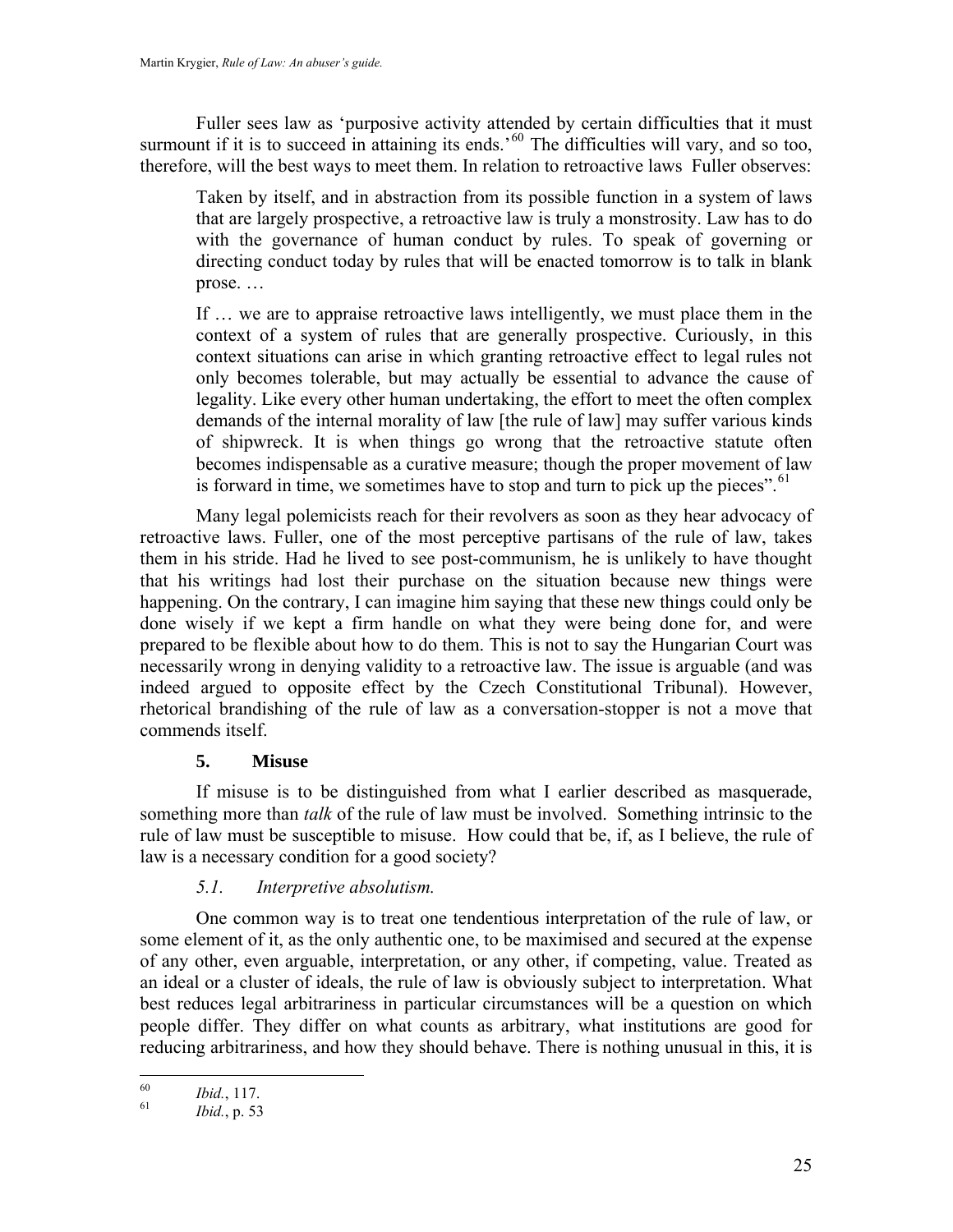the way of most ideals. Nor is it unusual that the rule of law can conflict with other things we value. So to point to an interpretation of the rule of law different from one's own, or to a tension between it (or an interpretation of it) and another value is not of itself to point to misuse. On the other hand, failure to acknowledge that one's interpretation is an arguable choice, or that it is possible to deal or live with tensions between it and other values, might amount to misuse. Maximalist boosting of 'legal certainty' as against 'enough to go on' or 'in (even uneasy) combination with considerations of justice' may well constitute a misuse of this kind.

This is so, for reasons already mentioned in 2.1. above: among them, that the rule of law does not call for 'full implementation' (whatever that might mean), and the more you have of what you imagine to be its elements is not necessarily the better. And a society is particularly likely to suffer from such absolutisation where interests are differentially served by an emphasis on one interpretation or one value, to the exclusion of others. Very quickly, for some, too much of a good thing can become a thoroughly bad thing. The point can be illustrated by some remarks of Philip Selznick on legal positivism which could be reworded without loss as applying to formalistic conceptions of the rule of law:

Positivism is not indifferent to legal values. On the contrary, from positivism we gain a steady focus on *clarity, certainty,* and institutional *autonomy.* These virtues serve the ends of justice. They uphold the expectations of citizens, limit the abuse of official discretion, and determine the reach of binding obligations. By insisting on a definite boundary between the legal and the nonlegal, they sustaiin the independence of judges and the separation of law from politics. They thereby enhance, in some respects at least, the integrity of legal institutions ....

The truth in legal positivism is, however, a limited truth. The virtues of clarity, certainty, and institutional autonomy are contingent, not absolute. They do not always serve justice; indeed, they often get in its way. Precise rules, accurate facts, and uniform administration are elements of *formal* justice, which equalizes parties, restrains partiality, and makes decisions predictable. These surely contribute to the mitigation of arbitrary rule. But legal "correctness" has its own costs. Like any other technology, it is vulnerable to the divorce of ends and means. When this occurs, legality degenerates into legalism. Substantive justice is undone when there is too great a commitment to upholding the autonomy and integrity of law. Rigid adherence to precedent and mechanical application of rules hamper the capacity of the legal system either to take new interests and circumstances into account or to remedy the effects of social inequality. Formal justice tends to serve the status quo. It therefore may be experienced as arbitrary by those whose interests are only dimly perceived or who are really outside the "system". $^{62}$  $^{62}$  $^{62}$ 

The virtues of the rule of law, I believe, are undeniable. So too is its complexity. To deny either is folly, and to deny the latter in favour of some absolutist or exclusivist interpretation of it or part of it, is likely to amount or lead to abuse. Particularly when the result is that some interests will be systematically better served this way than others.

<span id="page-25-0"></span> $62$ <sup>62</sup> *The Moral Commonwealth,* 436-37.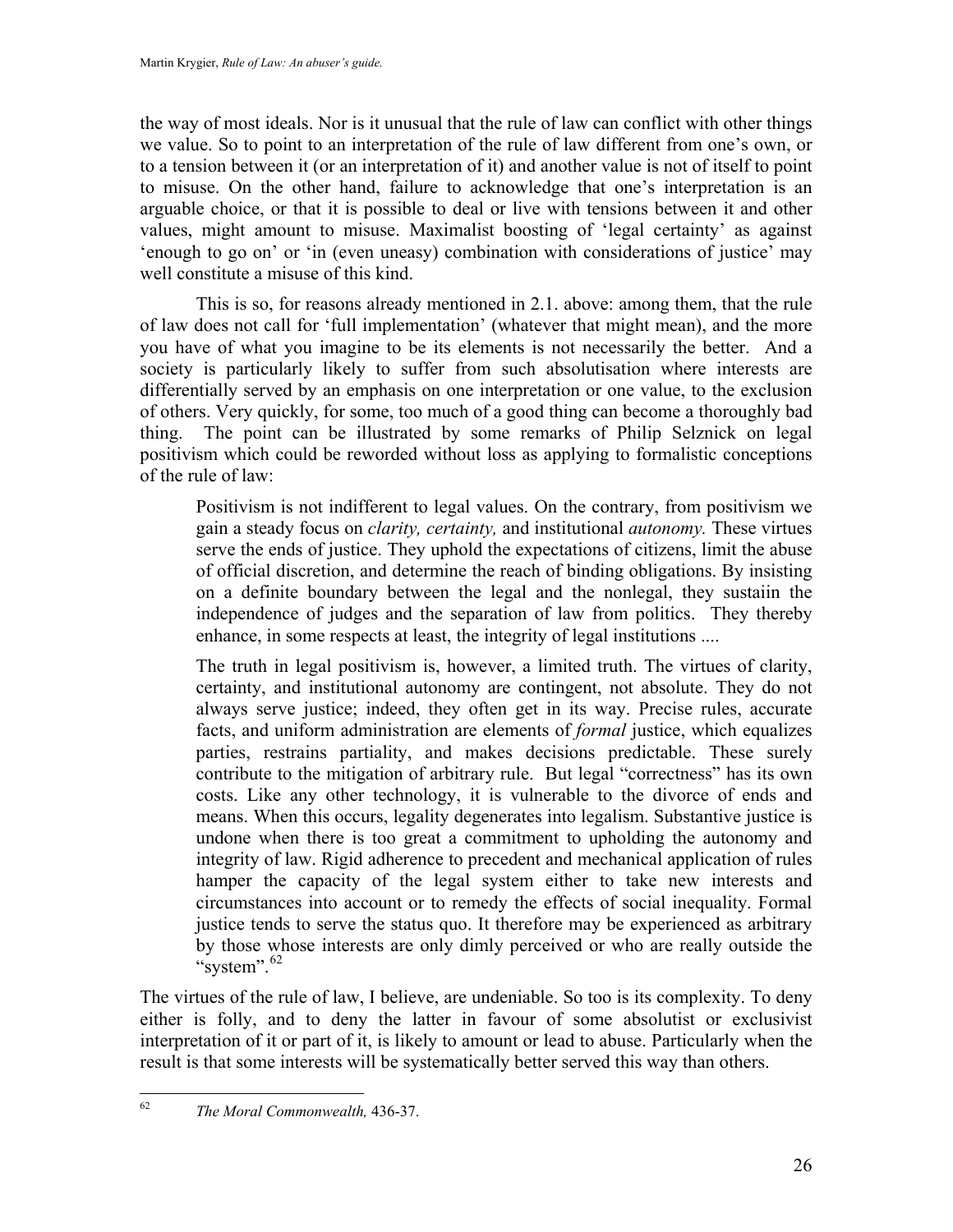#### *5.2. Economism versus Kantianism*

If in the first form of abuse, an exaggerated formulation of a partial virtue is taken for the whole, in this second form, a value of wide applicability is bestowed only on some that it could help. It was an insight of Max Weber's that the same outcome can be of interest to many different social types. Thus he pointed out that in early modern Europe, rulers had an interest in the predictability of law, as did the rising bourgeoisie, as too did some agitators for the Rights of Man. That is to say, their interests differed and at times were in stark conflict, but some particular features of the law served them all. But what if only some of those interests get this generalised benefit?

In a great deal of rule of law discussion, the focus is on its relationship to economic development. It is explained, as Weber well understood, that modern economic relations depend on a stable predictable legal order, as they do. And so it is easy to find arguments for the rule of law that stress 'the contribution that appropriate legislation makes to private investment and, supposedly, ultimately to economic growth.<sup>[63](#page-26-0)</sup> But if that contribution governs one's interest in the law, not everyone will gain. Rather, as O'Donnell writes of Latin America and one can speculate applies more broadly:

in the present context of Latin America, the type of justification of the rule of law one prefers is likely to make a significant difference in terms of the policies that might be advocated. In particular, there is the danger derived from the fact that nowadays legal and judicial reforms (and the international and domestic funding allocated to support them) are strongly oriented toward the perceived interests of the dominant sectors (basically domestic and international commercial law, some aspects of civil law, and the more purely repressive aspects of criminal law). This may be useful for fomenting investment, but it tends to produce a "dualistic development of the justice system," centered on those aspects "that concern the modnernizing sectors of the economic elite in matters of an economic, business or financial nature ... [while] other areas of litigation and access to justice remain untouched, corrupted and persistently lacking in infrastructrue and resources." For societies that are profoundly unequal, these trends may very well reinforce the exclusion of many from the rule of law, while further exaggerating the advantages that the privileged enjoy by means of laws and courts enhanced in their direct interest.<sup>[64](#page-26-1)</sup>

O'Donnell prefers to ground the justification of the rule of law, not in its economic contribution which he neither denies nor condemns, but in 'the formal but not insignificant equality entailed by the attribution to legal persons of autonomous and responsible agency'. Unless one follows him in that, some kind of systematic partiality is likely to follow.

#### *5.3. Der Doppelstaat*

<span id="page-26-0"></span><sup>63</sup> 63 Guillermo O'Donnell, 'Polyarchies and the (Un)Rule of Law in Latin America: A Partial Conclusion', in Juan E. Méndez, Guillermo O'Donnell and eds., *The (Un)Rule of Law and the* 

<span id="page-26-1"></span>*Underprivileged in Latin America, University of Notre Dame Press, Notre Dame, Indiana, 1998,*<br>*Ibid., 319-20, quoting Pilar Domingo Villegas, 'The Judiciary and Democratization in Latin* America'.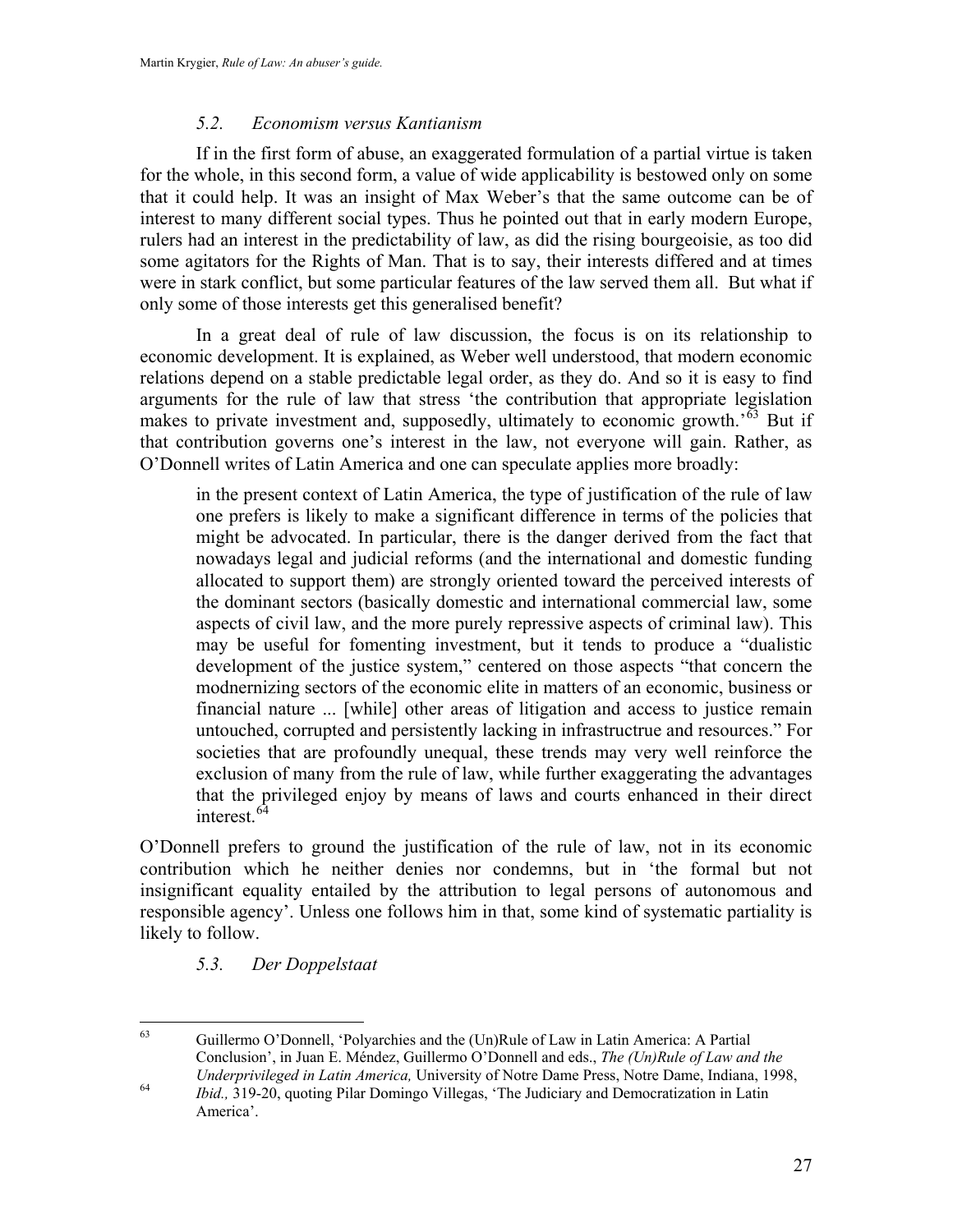Another, even more sinister, form of partiality can be found in what Ernst Fraenkel called a 'Dual State', dual for it includes both domains ruled by a 'normative' component and others subject to unrestrained exercise of 'prerogative'.<sup>[65](#page-27-0)</sup> In the former 'an administrative body endowed with elaborate powers for safeguarding the legal order,' governs some classes, races or domains. In the latter 'unlimited violence unchecked by any legal guarantees' is wielded over other classes, races, or everyone in other domains (e.g. politics). In such orders, the 'prerogative state' has the final word, though the regime might often find it useful to allow the normative state to operate routinely in particular areas of life. Here the rule of law is not necessarily a mere ruse, or masquerade, but real relationships are really governed by it, subject to the looming prerogative, and restricted to the favoured groups. Nazi Germany was Fraenkel's example; South Africa under *Apartheid* a more recent one. Here the 'normative' sphere can even lend bogus legitimacy to the whole, though it does not apply to deliberately selected parts of it and can at any time be taken away from it. Again, O'Donnell's advice on the proper grounds to support the rule of law need to be heeded, but are not.

#### *5.4. Colonialism*

There are images of colonialism as scenes of unqualified and unmediated, lawless, repression. Doubtless such colonies existed, and where they did the rule of law did not. But not every colony was like that, and the colony which became the nation where I was born was not of that sort. On the contrary, as I have argued elsewhere, though its first European settlers were convicts they were furnished with and protected to a remarkable degree by the constraints of the rule of law. The indigenous inhabitants of the country were not so protected, but the reasons for that were complex. Elsewhere, I have summarised some of the features of that condition.<sup>[66](#page-27-1)</sup> Here I will just seek to to extract three somewhat, but not altogether, speculative generalisations from them.

First, and for a long time, a colonial power in a large country, whatever its laws and its ambitions in relation to them, will be unlikely to be able, even if it wished, to restrain its colonists as they spread out into the frontier. These colonists, unrestrained, are unlikely to favour the values and conditions of the rule of law in their dealings with natives, at least where interests compete, which they will often do. That will be so, even when the intentions of the lawmakers are altogether honourable.

Second, as the colonial power firms, the government might be able to enforce its laws and it is possible that it will seek to abide by what it understands to be the constraints of the rule of law, in the actions of its officials, courts, police, and so on. (On the other hand, it might make special laws for indigenes which, whether or not well intentioned, commonly deprive them of many of the assumptions and benefits associated with the rule of law.) But one then confronts the predicament that the rule of law presupposes a lot *sociologically* to be effective and a lot to be good. In early contact with Aboriginal society its presuppositions rarely can exist even were there a will to adhere to it. And often that does not exist either.

Third and most unsettling is that 'it is hard to see how a will more concerned to bring the rule of law could have done much to alter the tragedy that became the

<span id="page-27-1"></span><span id="page-27-0"></span><sup>65</sup> <sup>65</sup>*The Dual State,* trans. E.A.Shils, *et al*, Oxford University Press, New York, 1941, xiii . See 'The Grammar of Colonial Legality ...' n.1 *supra*.